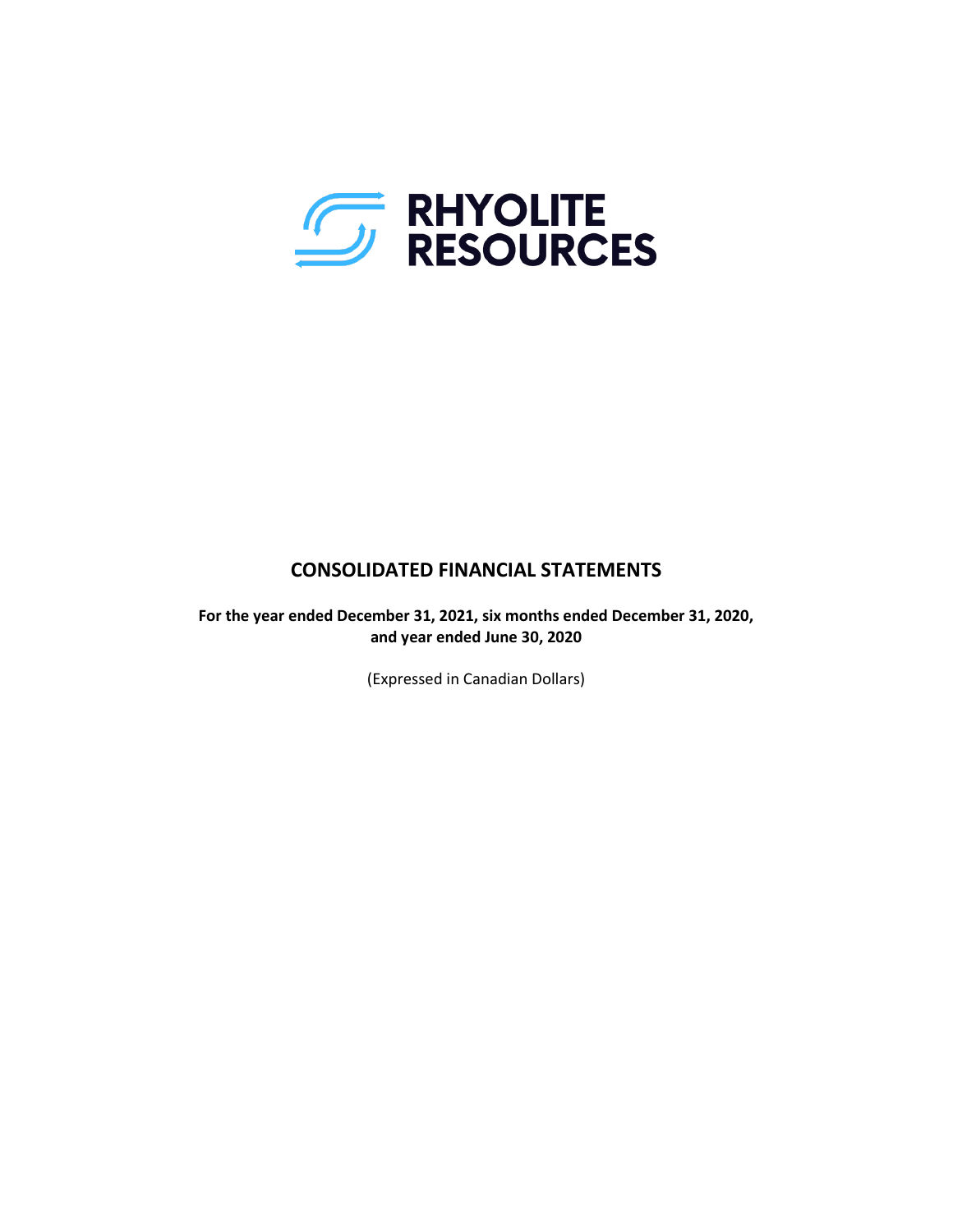

KPMG LLP Bay Adelaide Centre 333 Bay Street, Suite 4600 Toronto, ON M5H 2S5 Canada Tel 416-777-8500 Fax 416-777-8818

# **INDEPENDENT AUDITORS' REPORT**

To the Shareholders of Rhyolite Resources Ltd.

# *Opinion*

We have audited the consolidated financial statements of Rhyolite Resources Ltd. (the Entity), which comprise:

- the consolidated statement of financial position as at December 31, 2021
- the consolidated statement of loss and comprehensive loss for the year then ended
- the consolidated statement of cash flows for the year then ended
- the consolidated statement of changes in shareholders' equity for the year then ended
- and notes to the consolidated financial statements, including a summary of significant accounting policies.

(hereinafter referred to as the "financial statements").

In our opinion, the accompanying financial statements present fairly, in all material respects, the consolidated financial position of the Entity as at December 31, 2021, and its consolidated financial performance and its consolidated cash flows for the year then ended in accordance with International Financial Reporting Standards (IFRS).

# *Basis for Opinion*

We conducted our audit in accordance with Canadian generally accepted auditing standards. Our responsibilities under those standards are further described in the "*Auditors' Responsibilities for the Audit of the Financial Statements*" section of our auditors' report.

We are independent of the Entity in accordance with the ethical requirements that are relevant to our audit of the financial statements in Canada and we have fulfilled our other ethical responsibilities in accordance with these requirements.

We believe that the audit evidence we have obtained is sufficient and appropriate to provide a basis for our opinion.

# *Material Uncertainty Related to Going Concern*

We draw attention to Note 2 in the financial statements, which indicates that going concern is dependent on the Entity's ability to obtain adequate equity or debt financing, or, alternatively, dispose of its non-core properties on an advantageous basis.

As stated in Note 2 in the financial statements, these events or conditions, along with other matters as set forth in Note 2 to the financial statements, indicate that a material uncertainty exists that casts significant doubt about the Entity's ability to continue as a going concern.

Our opinion is not modified in respect of this matter.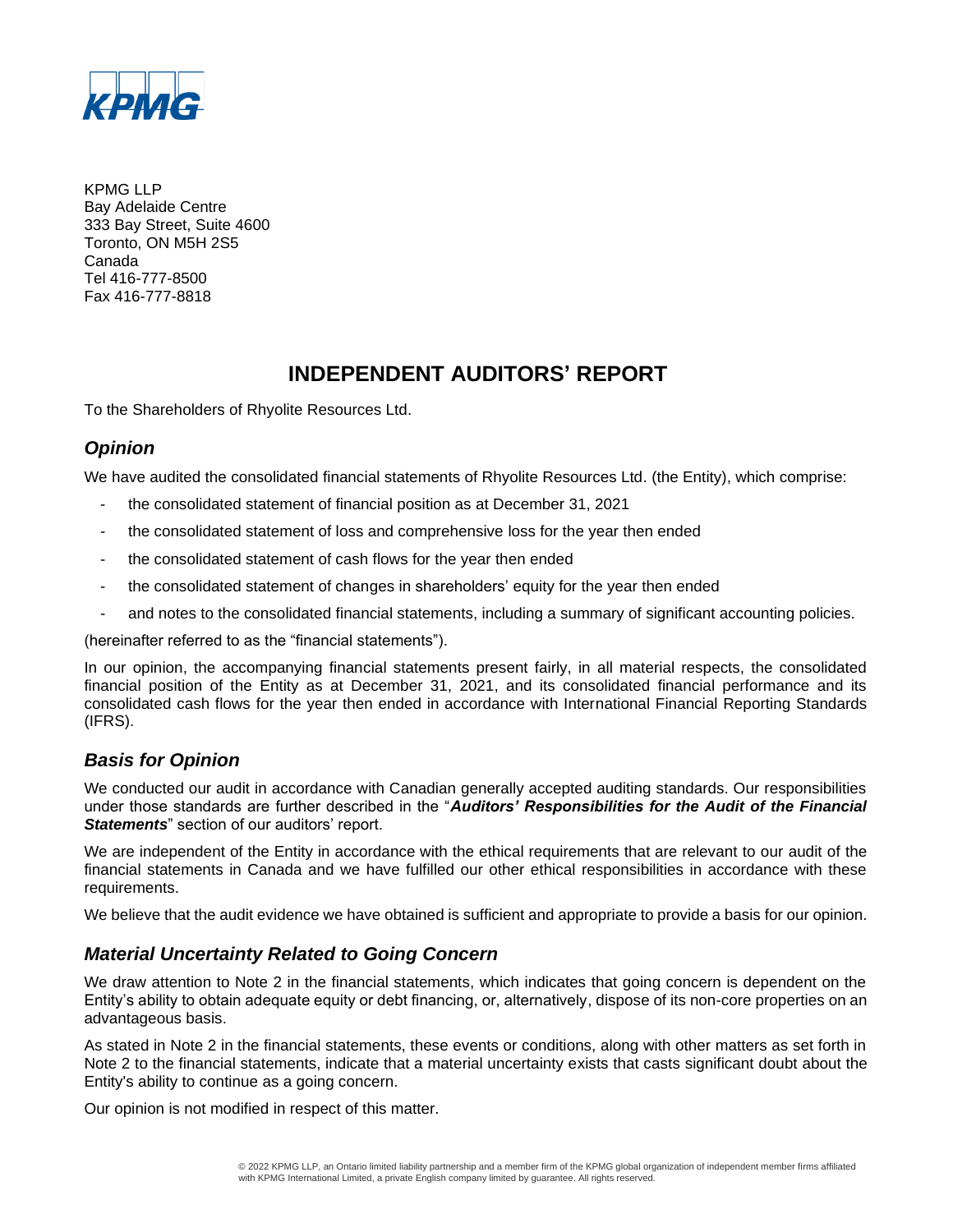

## *Other Matter – Comparative Information*

The consolidated financial statements for the six months ended December 31, 2020 and year ended June 30, 2020 were audited by another auditor who expressed an unmodified opinion on those financial statements on April 20, 2021 and October 14, 2020 respectively.

## *Other Information*

Management is responsible for the other information. Other information comprises:

• the information included in Management's Discussion and Analysis filed with the relevant Canadian Securities Commissions.

Our opinion on the financial statements does not cover the other information and we do not and will not express any form of assurance conclusion thereon.

In connection with our audit of the financial statements, our responsibility is to read the other information identified above and, in doing so, consider whether the other information is materially inconsistent with the financial statements or our knowledge obtained in the audit and remain alert for indications that the other information appears to be materially misstated.

We obtained the information included in Management's Discussion and Analysis filed with the relevant Canadian Securities Commissions as at the date of this auditors' report. If, based on the work we have performed on this other information, we conclude that there is a material misstatement of this other information, we are required to report that fact in the auditors' report.

We have nothing to report in this regard.

## *Responsibilities of Management and Those Charged with Governance for the Financial Statements*

Management is responsible for the preparation and fair presentation of the financial statements in accordance with International Financial Reporting Standards (IFRS), and for such internal control as management determines is necessary to enable the preparation of financial statements that are free from material misstatement, whether due to fraud or error.

In preparing the financial statements, management is responsible for assessing the Entity's ability to continue as a going concern, disclosing as applicable, matters related to going concern and using the going concern basis of accounting unless management either intends to liquidate the Entity or to cease operations, or has no realistic alternative but to do so.

Those charged with governance are responsible for overseeing the Entity's financial reporting process.

## *Auditors' Responsibilities for the Audit of the Financial Statements*

Our objectives are to obtain reasonable assurance about whether the financial statements as a whole are free from material misstatement, whether due to fraud or error, and to issue an auditors' report that includes our opinion.

Reasonable assurance is a high level of assurance, but is not a guarantee that an audit conducted in accordance with Canadian generally accepted auditing standards will always detect a material misstatement when it exists.

Misstatements can arise from fraud or error and are considered material if, individually or in the aggregate, they could reasonably be expected to influence the economic decisions of users taken on the basis of the financial statements.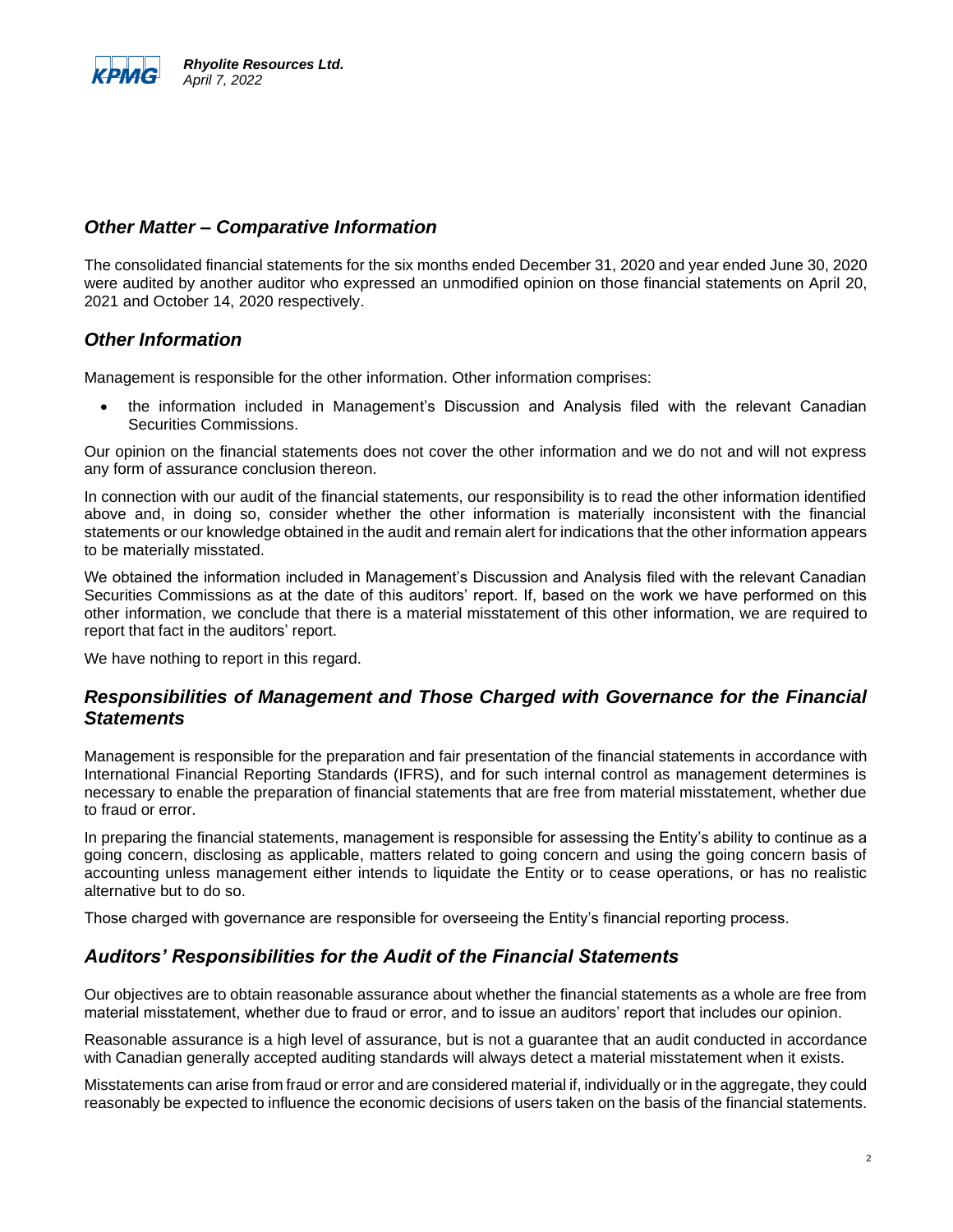

As part of an audit in accordance with Canadian generally accepted auditing standards, we exercise professional judgment and maintain professional skepticism throughout the audit.

We also:

- Identify and assess the risks of material misstatement of the financial statements, whether due to fraud or error, design and perform audit procedures responsive to those risks, and obtain audit evidence that is sufficient and appropriate to provide a basis for our opinion.
- The risk of not detecting a material misstatement resulting from fraud is higher than for one resulting from error, as fraud may involve collusion, forgery, intentional omissions, misrepresentations, or the override of internal control.
- Obtain an understanding of internal control relevant to the audit in order to design audit procedures that are appropriate in the circumstances, but not for the purpose of expressing an opinion on the effectiveness of the Entity's internal control.
- Evaluate the appropriateness of accounting policies used and the reasonableness of accounting estimates and related disclosures made by management.
- Conclude on the appropriateness of management's use of the going concern basis of accounting and, based on the audit evidence obtained, whether a material uncertainty exists related to events or conditions that may cast significant doubt on the Entity's ability to continue as a going concern. If we conclude that a material uncertainty exists, we are required to draw attention in our auditors' report to the related disclosures in the financial statements or, if such disclosures are inadequate, to modify our opinion. Our conclusions are based on the audit evidence obtained up to the date of our auditors' report. However, future events or conditions may cause the Entity to cease to continue as a going concern.
- Evaluate the overall presentation, structure and content of the financial statements, including the disclosures, and whether the financial statements represent the underlying transactions and events in a manner that achieves fair presentation.
- Communicate with those charged with governance regarding, among other matters, the planned scope and timing of the audit and significant audit findings, including any significant deficiencies in internal control that we identify during our audit.
- Provide those charged with governance with a statement that we have complied with relevant ethical requirements regarding independence, and communicate with them all relationships and other matters that may reasonably be thought to bear on our independence, and where applicable, related safeguards.

 $k$ *PmG*  $\mu$ 

Chartered Professional Accountants, Licensed Public Accountants

The engagement partner on the audit resulting in this auditors' report is Pieter Fourie.

Toronto, Canada April 7, 2022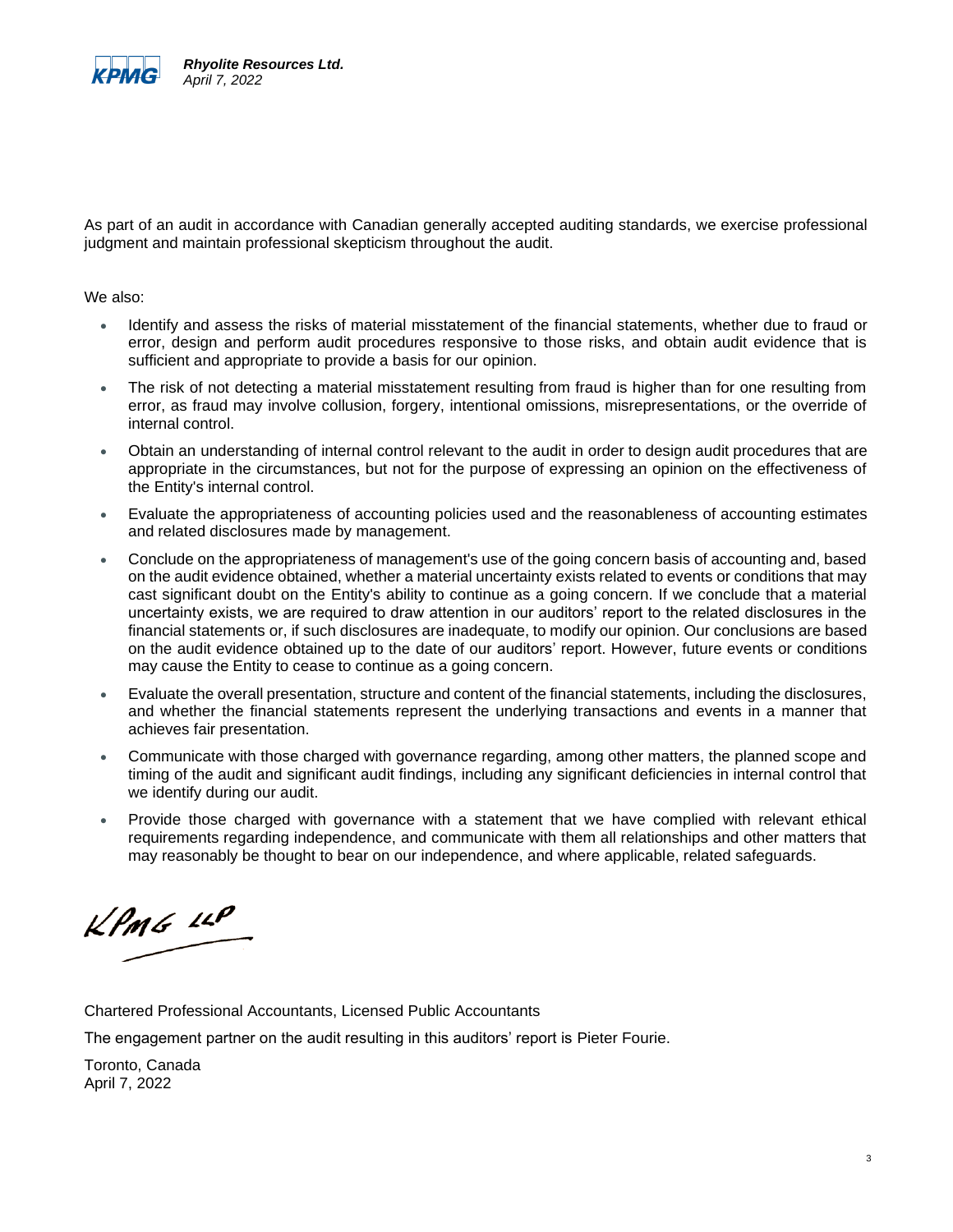Consolidated Statements of Financial Position (Expressed in Canadian dollars)

|                                                                    | December 31, |                |    | December 31, |      | June 30,    |
|--------------------------------------------------------------------|--------------|----------------|----|--------------|------|-------------|
|                                                                    |              | 2021           |    | 2020         |      | 2020        |
| <b>ASSETS</b>                                                      |              |                |    |              |      |             |
| Current assets                                                     |              |                |    |              |      |             |
| Cash and cash equivalents                                          |              | \$19,060,773   |    | 6,419,246    | - \$ | 2,579,446   |
| Amounts receivable (Note 5)                                        |              | 65,935         |    | 20,607       |      | 671         |
| Prepaid expenses and deposits (Note 6)                             |              | 81,446         |    | 191,250      |      |             |
|                                                                    |              | 19,208,154     |    | 6,631,103    |      | 2,580,117   |
| Non-current assets                                                 |              |                |    |              |      |             |
| Property, plant and equipment                                      |              | 61,553         |    |              |      |             |
| Investment in joint ventures (Note 7)                              |              | 9,012,285      |    | 3,312,412    |      |             |
|                                                                    |              |                |    |              |      |             |
| <b>Total assets</b>                                                |              | \$28,281,992\$ |    | 9,943,515    | \$   | 2,580,117   |
| LIABILITIES AND SHAREHOLDERS' EQUITY<br><b>Current liabilities</b> |              |                |    |              |      |             |
| Accounts payable and accrued liabilities (Note 8)                  | \$           | $574,465$ \$   |    | 74,452 \$    |      | 16,477      |
|                                                                    |              | 574,465        |    | 74,452       |      | 16,477      |
| Shareholders' equity                                               |              |                |    |              |      |             |
| Share capital (Note 9)                                             |              | 39,152,872     |    | 18,499,096   |      | 6,244,992   |
| Equity reserves (Note 9)                                           |              | 1,168,349      |    | 111,205      |      | 122,683     |
| Deficit                                                            |              | (12, 613, 694) |    | (8,741,238)  |      | (3,804,035) |
|                                                                    |              | 27,707,527     |    | 9,869,063    |      | 2,563,640   |
| Total liabilities and shareholders' equity                         |              | \$28,281,992   | S. | 9,943,515    | Ŝ.   | 2,580,117   |
| Basis of preparation (Note 2)                                      |              |                |    |              |      |             |
| د Going concern (Note 2)                                           |              |                |    |              |      |             |

Going concern (Note 2) Related party transaction (Note 10) Subsequent event (Note 7)

Approved on behalf of the Board of Directors:

*/s/ Tony Chedraoui /s/ Michael G. Leskovec*

\_\_\_\_\_\_\_\_\_\_\_\_\_\_\_\_\_\_\_\_\_\_\_\_\_\_\_\_\_\_ \_\_\_\_\_\_\_\_\_\_\_\_\_\_\_\_\_\_\_\_\_\_\_\_\_\_\_\_\_\_ Tony Chedraoui, Director Michael G. Leskovec, Director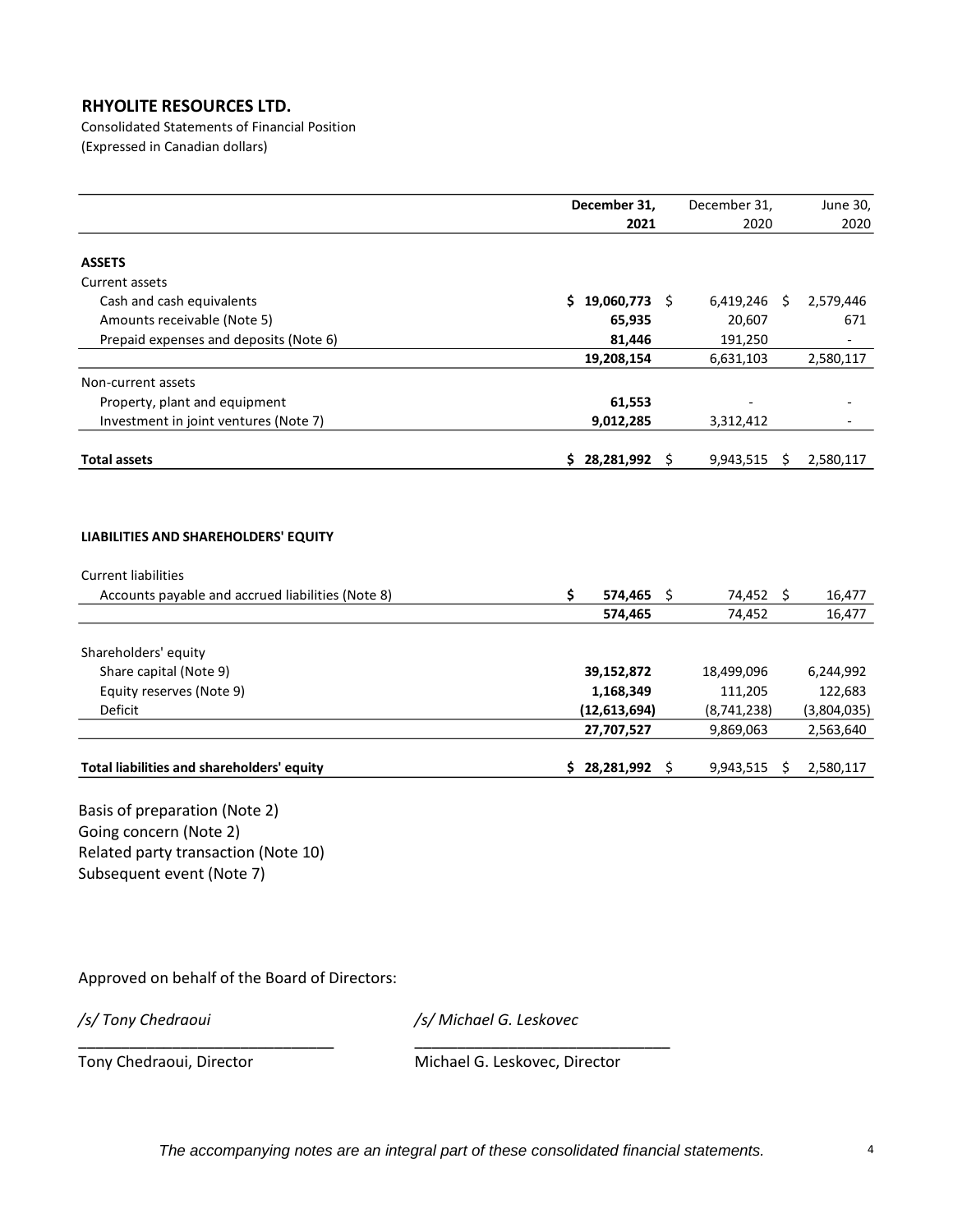Consolidated Statements of Loss and Comprehensive Loss (Expressed in Canadian dollars)

|                                                      | <b>Year Ended</b> |              | 6-Months Ended        |      | Year Ended |
|------------------------------------------------------|-------------------|--------------|-----------------------|------|------------|
|                                                      |                   | December 31, | December 31,          |      | June 30,   |
|                                                      |                   | 2021         | 2020                  |      | 2020       |
| <b>Operating expenses</b>                            |                   |              |                       |      |            |
| <b>Exploration expenses</b>                          | \$                |              | \$<br>$9,412 \quad $$ |      | 12,518     |
| Office administration and facilities (Note 10)       |                   | 113,750      | 31,000                |      | 48,000     |
| Compliance and regulatory                            |                   | 74,142       | 27,488                |      | 13,081     |
| Professional fees                                    |                   | 1,127,872    | 158,849               |      | 16,181     |
| Insurance                                            |                   | 28,375       |                       |      |            |
| Salaries and benefits                                |                   | 656,012      | 28,240                |      |            |
| Muckahi licence and trademark (Note 9)               |                   | 1,100,000    |                       |      |            |
| Shared-based payment (Note 9)                        |                   | 1,097,317    |                       |      |            |
| Office supplies and services                         |                   | 46,122       | 2,299                 |      | 1,322      |
| Investor relations                                   |                   | 27,246       | 7,419                 |      | 1,353      |
| Amortization                                         |                   | 3,028        |                       |      |            |
|                                                      |                   | 4,273,864    | 264,707               |      | 92,455     |
| Other expense (income)                               |                   |              |                       |      |            |
| (Gain)/ Loss on derivative instrument (Note 9)       |                   | (630,000)    | 4,663,970             |      |            |
| Share of loss in joint ventures (Note 7)             |                   | 227,193      |                       |      |            |
| Foreign exchange loss                                |                   | 10,131       | 12,389                |      | 351        |
| Interest income                                      |                   | (8, 732)     | (3,863)               |      | (34, 174)  |
| Loss and comprehensive loss for the period           | \$                | 3,872,456    | \$<br>4,937,203       | \$   | 58,632     |
| Basic and diluted loss per share                     | \$                | $0.04$ \$    | 0.08                  | - \$ | 0.00       |
| Weighted average number of common shares outstanding |                   | 88,852,710   | 60,241,695            |      | 52,047,200 |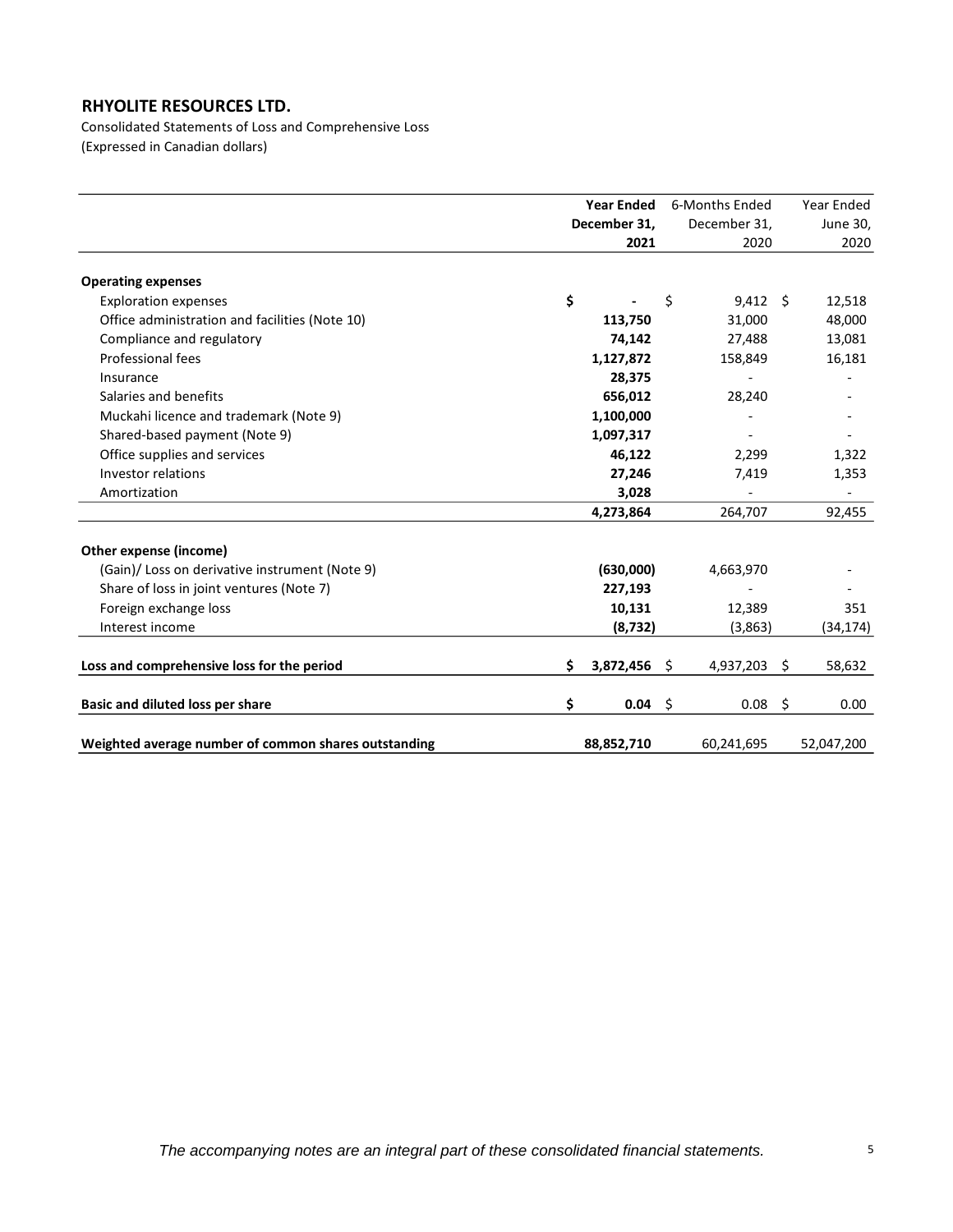Consolidated Statements of Cash Flows (Expressed in Canadian dollars)

|                                                | <b>Year Ended</b>      | 6-Months Ended       | Year Ended               |
|------------------------------------------------|------------------------|----------------------|--------------------------|
|                                                | December 31,           | December 31,         | June 30,                 |
|                                                | 2021                   | 2020                 | 2020                     |
| Cash (used in) provided by:                    |                        |                      |                          |
| <b>Operating activities:</b>                   |                        |                      |                          |
| Loss for the period                            | $(3,872,456)$ \$<br>S. | $(4,937,203)$ \$     | (58, 632)                |
| Adjusted for:                                  |                        |                      |                          |
| (Gain)/ Loss on derivative instrument (Note 9) | (630,000)              | 4,663,970            |                          |
| Share of loss in joint ventures                | 227,193                |                      |                          |
| Amortization                                   | 3,028                  |                      |                          |
| Muckahi licence and trademark (Note 9)         | 1,100,000              |                      |                          |
| Shared-based payment (Note 9)                  | 1,097,317              |                      |                          |
| Changes in non-cash working capital balances:  |                        |                      |                          |
| Amounts receivable and prepaid deposits        | 64,476                 | (211, 186)           | 296                      |
| Accounts payable and accrued liabilities       | 255,959                | 57,975               | (3, 303)                 |
|                                                | (1,754,483)            | (426, 444)           | (61, 639)                |
| <b>Investing activities:</b>                   |                        |                      |                          |
| Acquisition of property, plant and equipment   | (64, 581)              |                      |                          |
| Investment in joint ventures (Note 7)          | (2,603,012)            | (203,099)            |                          |
|                                                | (2,667,593)            | (203,099)            |                          |
| <b>Financing activities:</b>                   |                        |                      |                          |
| Issuance of shares, net of issue cost (Note 9) | 17,011,103             | 4,454,343            |                          |
| Exercise of stock options                      | 52,500                 | 15,000               |                          |
|                                                | 17,063,603             | 4,469,343            | $\overline{\phantom{a}}$ |
|                                                |                        |                      |                          |
| Change in cash for the period                  | 12,641,527             | 3,839,800            | (61, 639)                |
| Cash, beginning of period                      | 6,419,246              | 2,579,446            | 2,641,085                |
| Cash, end of period                            | \$19,060,773           | Ŝ.<br>$6,419,246$ \$ | 2,579,446                |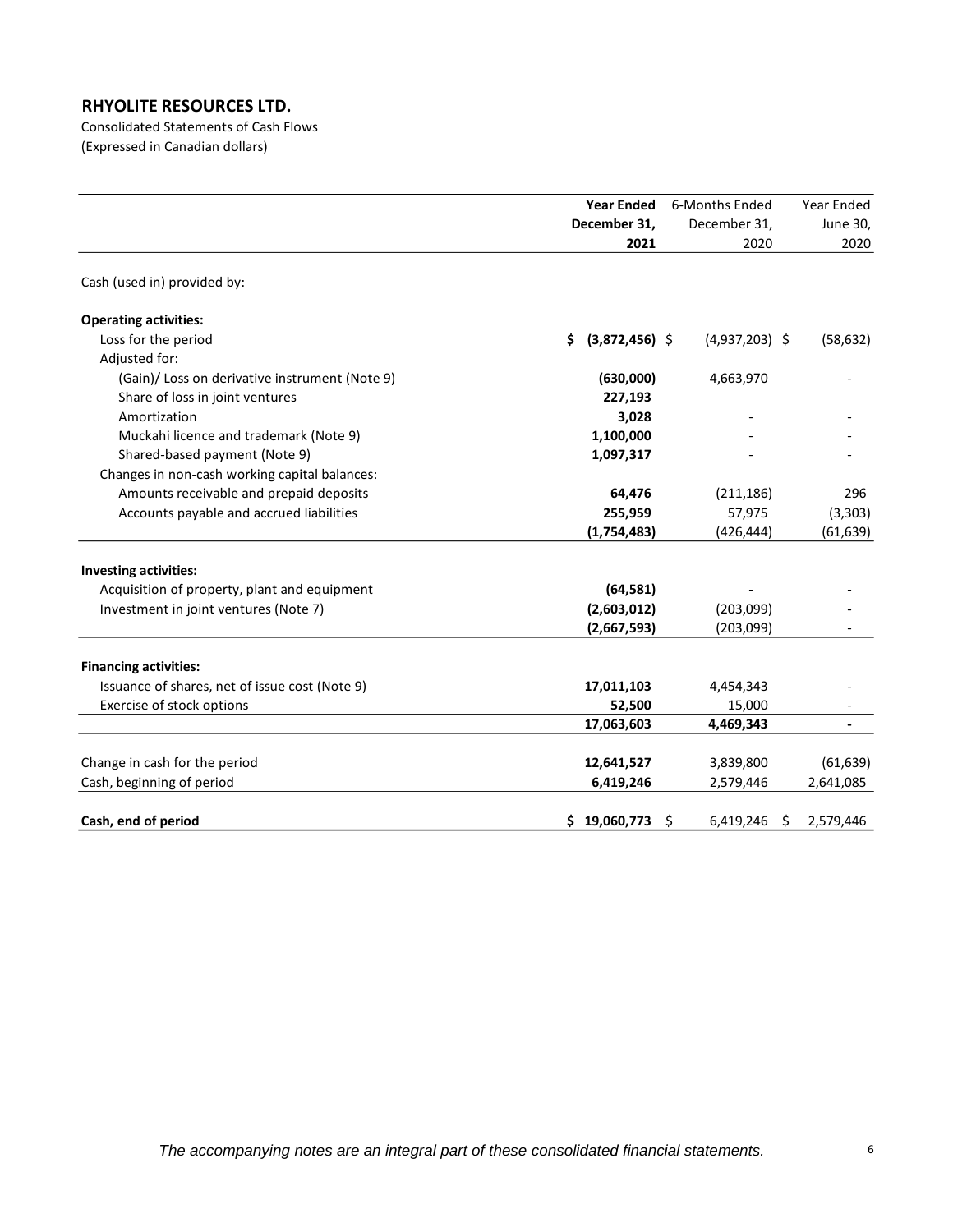Consolidated Statements of Changes in Shareholders' Equity (Expressed in Canadian dollars)

|                                                          | Number of   | Share                | Equity      |                        | Total       |
|----------------------------------------------------------|-------------|----------------------|-------------|------------------------|-------------|
|                                                          | shares      | capital              | Reserves    | Deficit                | Equity      |
| <b>Balance, June 30, 2019</b>                            | 52,047,200  | $6,244,992$ \$<br>Ŝ. | 122,683     | $(3,745,403)$ \$<br>\$ | 2,622,272   |
| Loss for the year                                        |             |                      |             | (58, 632)              | (58, 632)   |
| <b>Balance, June 30, 2020</b>                            | 52,047,200  | 6,244,992            | 122,683     | (3,804,035)            | 2,563,640   |
| Loss for the period                                      |             |                      |             | (4,937,203)            | (4,937,203) |
| Exercise of stock options - cash proceeds                | 100,000     | 15,000               |             |                        | 15,000      |
| Fair value of stock options exercised                    |             | 11,478               | (11, 478)   |                        |             |
| Shares issued for private placement (Note 9)             | 15,000,000  | 4,500,000            |             |                        | 4,500,000   |
| Shares issued for acquisition of subsidiary              | 15,546,566  | 7,773,283            |             |                        | 7,773,283   |
| Share issuance cost                                      |             | (45, 657)            |             |                        | (45, 657)   |
| Balance, December 31, 2020                               | 82,693,766  | 18,499,096           | 111,205     | (8,741,238)            | 9,869,063   |
| Loss for the year                                        |             |                      |             | (3,872,456)            | (3,872,456) |
| Exercise of stock options - cash proceeds                | 350,000     | 52,500               |             |                        | 52,500      |
| Fair value of stock options exercised                    |             | 40,173               | (40, 173)   |                        |             |
| Shares issued for private placement (Note 9)             | 20,546,455  | 18,080,880           |             |                        | 18,080,880  |
| Share issuance cost                                      |             | (1,069,777)          |             |                        | (1,069,777) |
| Shares issued for acquisition of joint ventures (Note 9) | 3,500,000   | 2,450,000            |             |                        | 2,450,000   |
| Shares issued for acquisition of Muckahi Inc. (Note 9)   | 9,500,000   | 1,100,000            | 9,350,000   |                        | 10,450,000  |
| Grant date fair value of escrow shares (Note 9)          |             |                      | (9,350,000) |                        | (9,350,000) |
| Share-based payment (Note 9)                             |             |                      | 1,097,317   |                        | 1,097,317   |
| Balance, December 31, 2021                               | 116,590,221 | 39,152,872           | 1,168,349   | (12,613,694)           | 27,707,527  |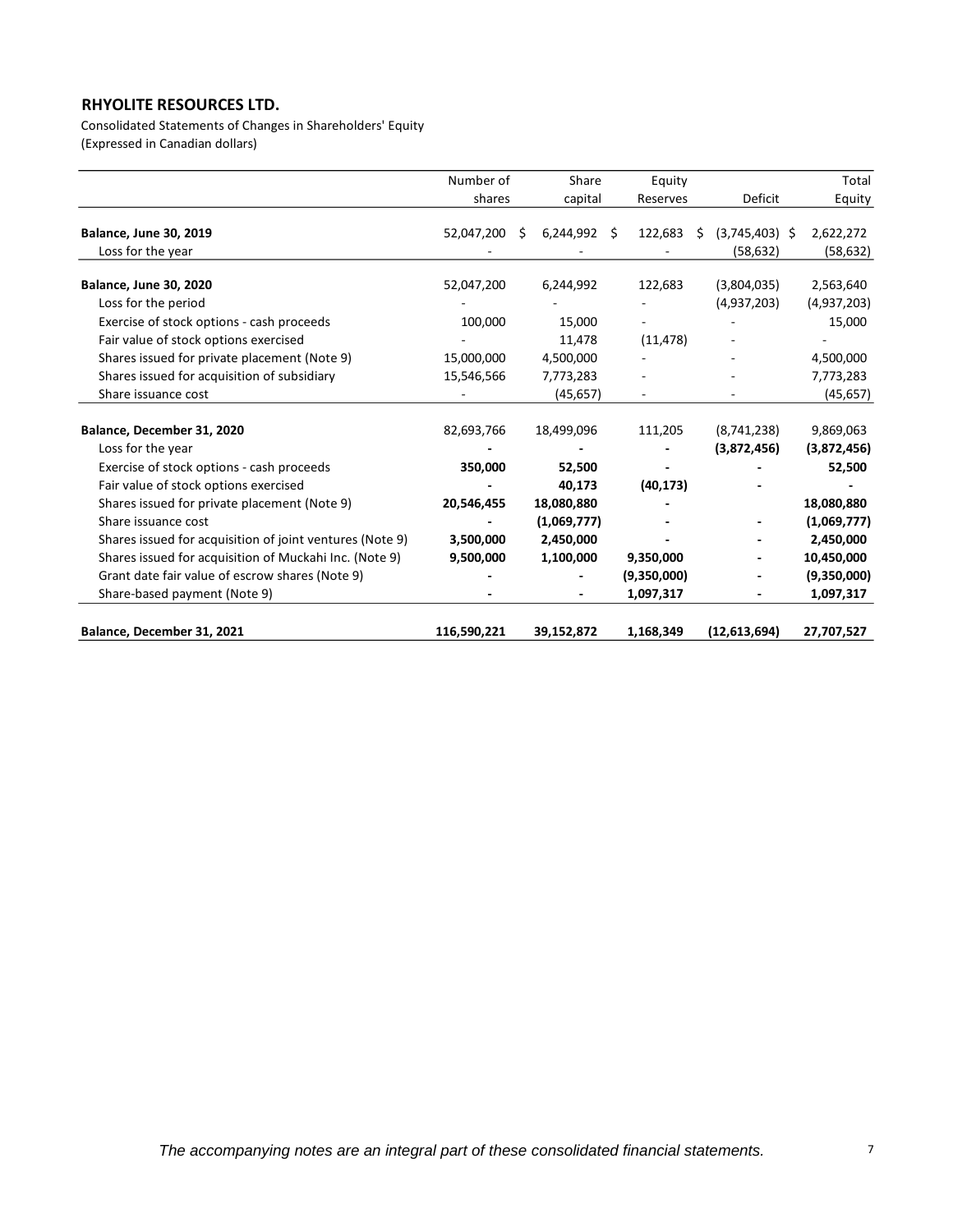Notes to the Consolidated Financial Statements For the year ended December 31, 2021, six months ended December 31, 2020, and year ended June 30, 2020 (Expressed in Canadian dollars)

### **1. NATURE OF OPERATIONS**

Rhyolite Resources Ltd. (the "Company" or "Rhyolite") was incorporated under the *Business Corporations Act* (Alberta) on April 6, 2006. The Company's principal business activities include the acquisition, exploration and development of mineral properties. The Company's registered office address is Suite 1900, 520 – 3<sup>rd</sup> Avenue SW, Calgary. The Company's common shares are listed on the Toronto Stock Venture Exchange under the symbol "RYE".

In November 2020, the Company's Board of Directors resolved to change the Company's fiscal year-end from June 30<sup>th</sup> to December 31<sup>st</sup>, effective immediately. The notice for the year-end change required under National Instrument 51-102 has been filed under the Company's profile at [www.sedar.com.](http://www.sedar.com/)

In March 2020, the World Health Organization declared the COVID-19 coronavirus outbreak a pandemic, which continues to have significant impact on the global economy. It is not possible for the Company to predict the duration or magnitude of the adverse results of the outbreak. Although the Company has experienced operational delays during 2021 due to supply chain disruption and safeguarding all personnel during the pandemic, the Company was able to complete the committed exploration activities in accordance with joint venture agreements as well as raising the capital in December 2021 as planned.

### **2. BASIS OF PREPARATION**

### **a) Statement of Compliance**

These consolidated financial statements have been prepared in accordance with International Financial Reporting Standards ("IFRS"), as issued by the International Accounting Standard Board ("IASB"). These consolidated financial statements were approved and authorised for issuance by Company's board of directors on April 7, 2022.

Certain prior year figures have been reclassified to conform to the presentation of the current year.

#### **b) Basis of Measurement**

These consolidated financial statements have been prepared on a historical cost basis except for certain financial instruments classified as fair value through profit or loss, which are stated at their fair value. In addition, these financial statements have been prepared using the accrual basis of accounting except for cash flow information.

These consolidated financial statements are presented in Canadian dollars, which is also the functional currency of the Company and its subsidiaries.

#### **c) Continuance of operations and going concern**

These consolidated financial statements have been prepared on a historical cost basis and are presented in Canadian dollars except when otherwise indicated. They have been prepared on a going concern basis on the assumption that the Company will be able to realize its assets and discharge its liabilities in the normal course of operations as they come due. The Company had working capital of \$18.6 million, including cash and cash equivalents of \$19.1 million as at December 31, 2021. During the year, the Company reported a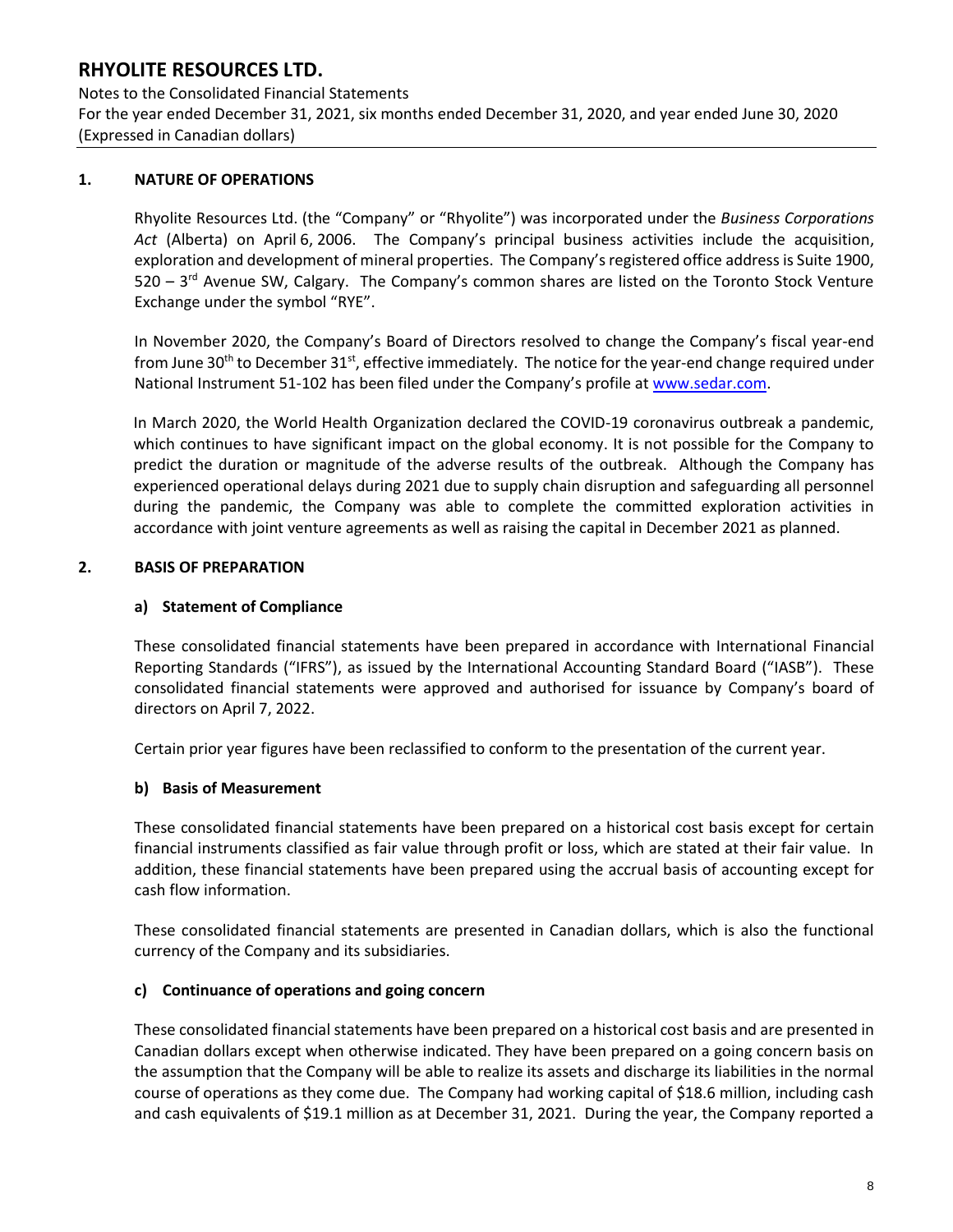Notes to the Consolidated Financial Statements For the year ended December 31, 2021, six months ended December 31, 2020, and year ended June 30, 2020 (Expressed in Canadian dollars)

net loss of \$3.9 million. As disclosed in note 9, the Company completed a private placement in December 31, 2021 with aggregate gross proceeds of \$18.1 million.

The Company plans to develop the Muckahi Mining System ("Muckahi") and to identify a suitable project for the application of Muckahi. The Company also continues to fund its commitments under the joint venture agreements (Note 7), which extend beyond the end of 2022. The Company will require additional financing in order to fund its operations, meet its planned investment in Muckahi and meet the cash payment and exploration expenditure commitments under the joint venture agreements.

Continuance as a going concern is dependent upon the Company's ability to obtain adequate equity or debt financing, or, alternatively, dispose of its non- core properties on an advantageous basis, among other things. During 2021, the Company was successful in raising funds through equity offerings. While the Company has been successful in the past in obtaining financing for its operations, there is no assurance that it will be able to obtain adequate financing in the future, and as a result a material uncertainty exists that casts significant doubt about the Company's ability to continue as a going concern.

The ability to raise additional financing to meet its financial obligations and execute its business plans, described above, are significant judgments in these financial statements. These financial statements do not reflect any adjustments to the carrying values or the classification of assets and liabilities and reported expenses that would be necessary should the Company be unable to continue as a going concern. Such adjustments could be material.

#### **3. SIGNIFICANT ACCOUNTING POLICIES**

#### **a) Basis of consolidation**

These consolidated financial statements include the accounts of the Company and its subsidiaries, which are entities controlled by the Company. Subsidiaries are included in the consolidated financial statements from the date that control commences until the date that control ceases. Where the Company's interest in a subsidiary is less than 100%, the interest attributable to non-controlling shareholders is recognized as non-controlling interest.

The consolidated financial statements include the financial statements of Rhyolite Resources Ltd. and its subsidiaries listed below:

|                             |                 |                      | <b>Equity Interest</b> |                           |          |  |  |
|-----------------------------|-----------------|----------------------|------------------------|---------------------------|----------|--|--|
|                             |                 |                      |                        | December 31, December 31, | June 30, |  |  |
|                             | Jurisdiction    | Nature of Operations | 2021                   | 2020                      | 2020     |  |  |
| Paxson Resources Ltd.       | Alberta, Canada | Holding company      | 100%                   | 100%                      | 100%     |  |  |
| Paxson Resources (USA) Inc. | Alaska, USA     | Exploration          | 100%                   | 100%                      | 100%     |  |  |
| 2777662 Ontario Ltd.        | Ontario, Canada | Holding company      | 100%                   | 100%                      | 0%       |  |  |
| 2765798 Ontario Ltd.        | Ontario, Canada | Holding company      | 100%                   | 0%                        | 0%       |  |  |
| Muckahi Inc.                | Canada          | Holding company      | 100%                   | 0%                        | 0%       |  |  |

All inter-company balances and transactions have been eliminated.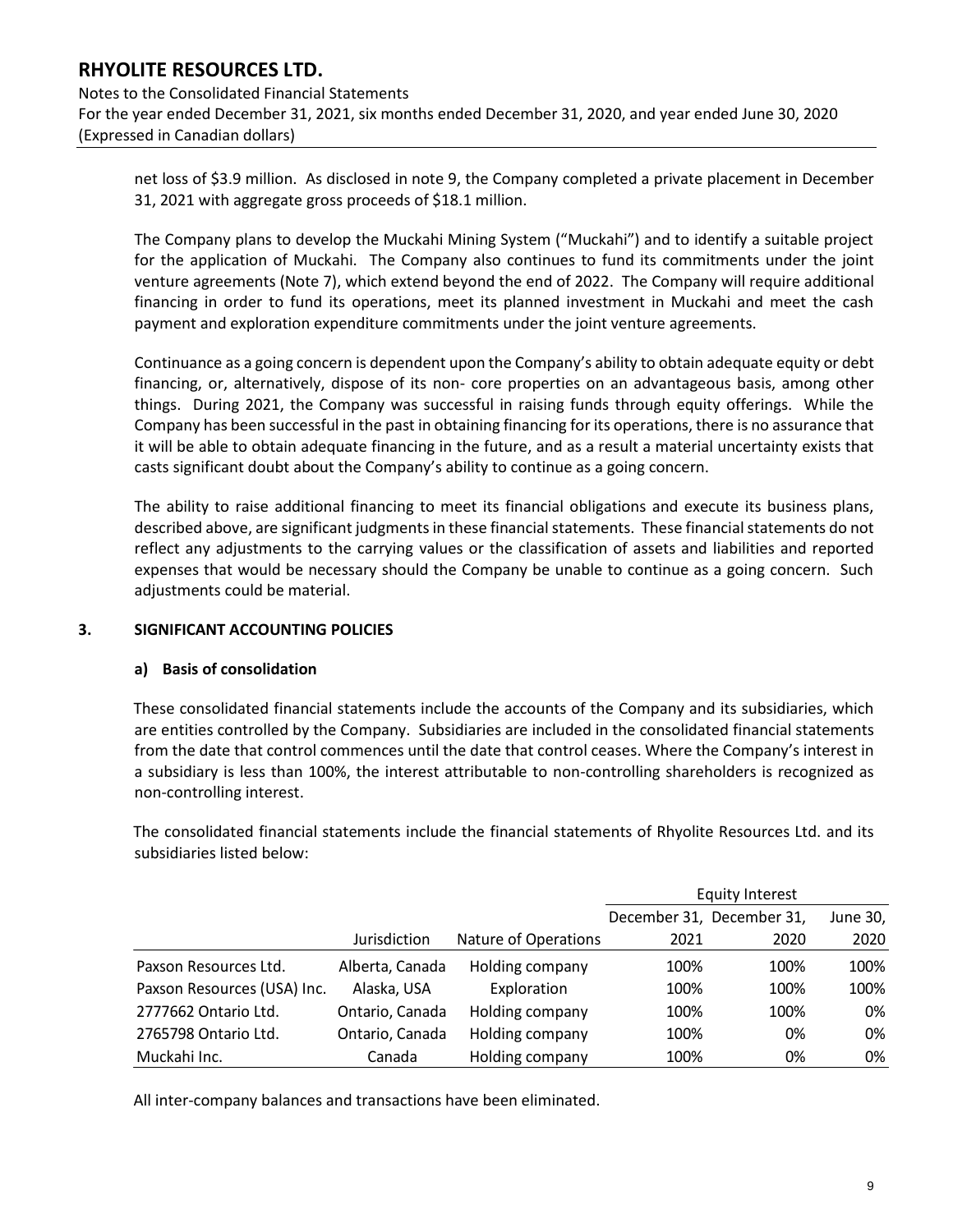Notes to the Consolidated Financial Statements For the year ended December 31, 2021, six months ended December 31, 2020, and year ended June 30, 2020 (Expressed in Canadian dollars)

### **b) Investment in joint ventures**

The Company accounts for its investment in joint ventures using the equity method. Under the equity method, the Company's investment in joint ventures is initially recognized at cost and subsequently increased or decreased to recognize the Company's share of net earnings/losses and other comprehensive earnings/losses of the investees, after any adjustments necessary to give effect to uniform accounting policies, any other movement in the investees' reserves, and for impairment losses after the initial recognition date. The Company's share of earnings or losses of its investees are recognized in the Company's Statement of Income/Loss and Comprehensive Income/Loss during the period.

The consolidated financial statements include the following investments in joint ventures:

|                                |                     |                 | Mining          |
|--------------------------------|---------------------|-----------------|-----------------|
|                                | Location of Project | Equity Interest | Properties      |
| Prosperous Gold Resources Ltd. | Suriname            | 20%             | <b>Brothers</b> |
| Suku Passi N.V.                | Suriname            | 0%              | Suku Passi      |
| Bob's Resources N.V.           | Suriname            | 0%              | Bob's           |

#### **c) Functional currency and presentation currency**

The consolidated financial statements are presented in Canadian dollars, the functional and presentation currency of the Company and its subsidiaries.

The functional currency for each of the Company's joint arrangements is the US dollar which is currency of the primary economic environment in which it operates.

Operations with transactions in currencies other than the entity's functional currency are recognized at the rates of exchange prevailing at the date of the transaction as follows:

- Monetary assets and liabilities are translated at current rates of exchange with the resulting gains or losses recognized in the Consolidated Statements of Loss and Comprehensive Loss;
- Non-monetary items are translated at historical exchange rates; and
- Revenue and expense items are translated at the average rates of exchange prevailing during the period, except depletion, depreciation and amortization, which are translated at the rates of exchange applicable to the related assets, with any gains or losses recognized in the Consolidated Statements of Loss and Comprehensive Loss.

#### **d) Segmented information**

The accounting policies of the segments are the same as those described throughout the notes to the financial statements and are measured in a manner consistent with that of the consolidated financial statements. The Company has determined the Muckahi Mining System segment to be reportable segment based on qualitative and quantitative considerations in accordance with IFRS 8 *Reportable Segments.* 

When determining its reportable segments, the Company considers qualitative factors, such as operations that offer distinct products and services and are considered to be significant by the Chief Operating Decision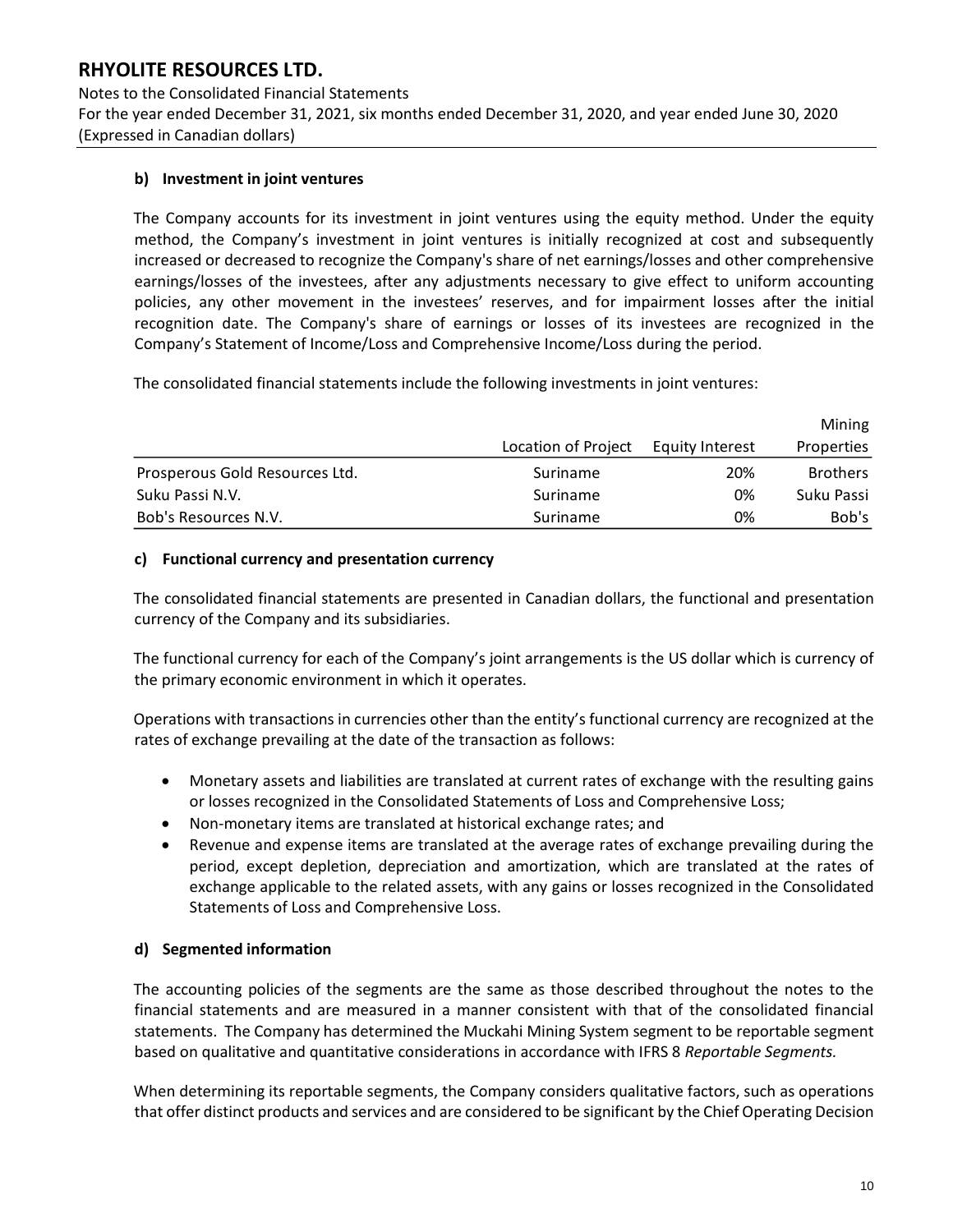Notes to the Consolidated Financial Statements For the year ended December 31, 2021, six months ended December 31, 2020, and year ended June 30, 2020 (Expressed in Canadian dollars)

Maker, identified as the senior executive team. The Company also considers quantitative thresholds when determining reportable segments, such as earnings (loss) or assets are greater than 10% of the total consolidated net earnings (loss), or assets of all the reportable segments, respectively.

### **e) Cash and cash equivalents**

Cash and cash equivalents comprise demand deposits held with banks and short-term highly liquid investments that are readily convertible into known amounts of cash with original terms of three months or less. The Company's cash and cash equivalents are held in banks in Canada.

### **f) Financial instruments**

Financial assets and liabilities are recognized when the Company becomes a party to the contractual provisions of the instrument. The Company's financial assets include cash and cash equivalents and amounts receivable. The Company's financial liabilities include accounts payable and accrued liabilities and derivative contracts. The Company classifies its financial instruments in the following categories:

### *i. Financial Assets at Amortized Cost*

Assets that are held for collection of contractual cash flows include cash and cash equivalents and amounts receivable and are measured at amortized cost. The Company's intent is to hold these financial assets until there is a need to utilize the cash and cash equivalents. Cash and cash equivalents and amounts receivable are recognized initially at fair value, net of any transaction costs incurred, and subsequently measured at amortized cost. Financial assets are reviewed at each period end for impairment.

#### *ii. Financial Liabilities at Amortized Cost*

Financial liabilities are measured at amortized cost using the effective interest method, unless they are required to be measured at fair value through profit or loss ("FVTPL"), or the Company has opted to measure them at FVTPL. Accounts payable and accrued liabilities are recognized initially at fair value, net of any transaction costs incurred, and subsequently at amortized cost using the effective interest method.

#### *iii. Financial Assets and Liabilities at FVTPL*

Financial assets and liabilities at FVTPL are assets and liabilities that include derivative contracts. Financial assets and liabilities at FVTPL are initially recognized at fair value with changes to fair value recognized in the Consolidated Statements of Loss and Comprehensive Loss.

Financial assets and liabilities are classified as current if receipt or payment is expected within 12 months and in the case of liabilities when the Company does not have an unconditional right to defer settlement of the liability for at least twelve months after the reporting period. Otherwise, they are presented as noncurrent.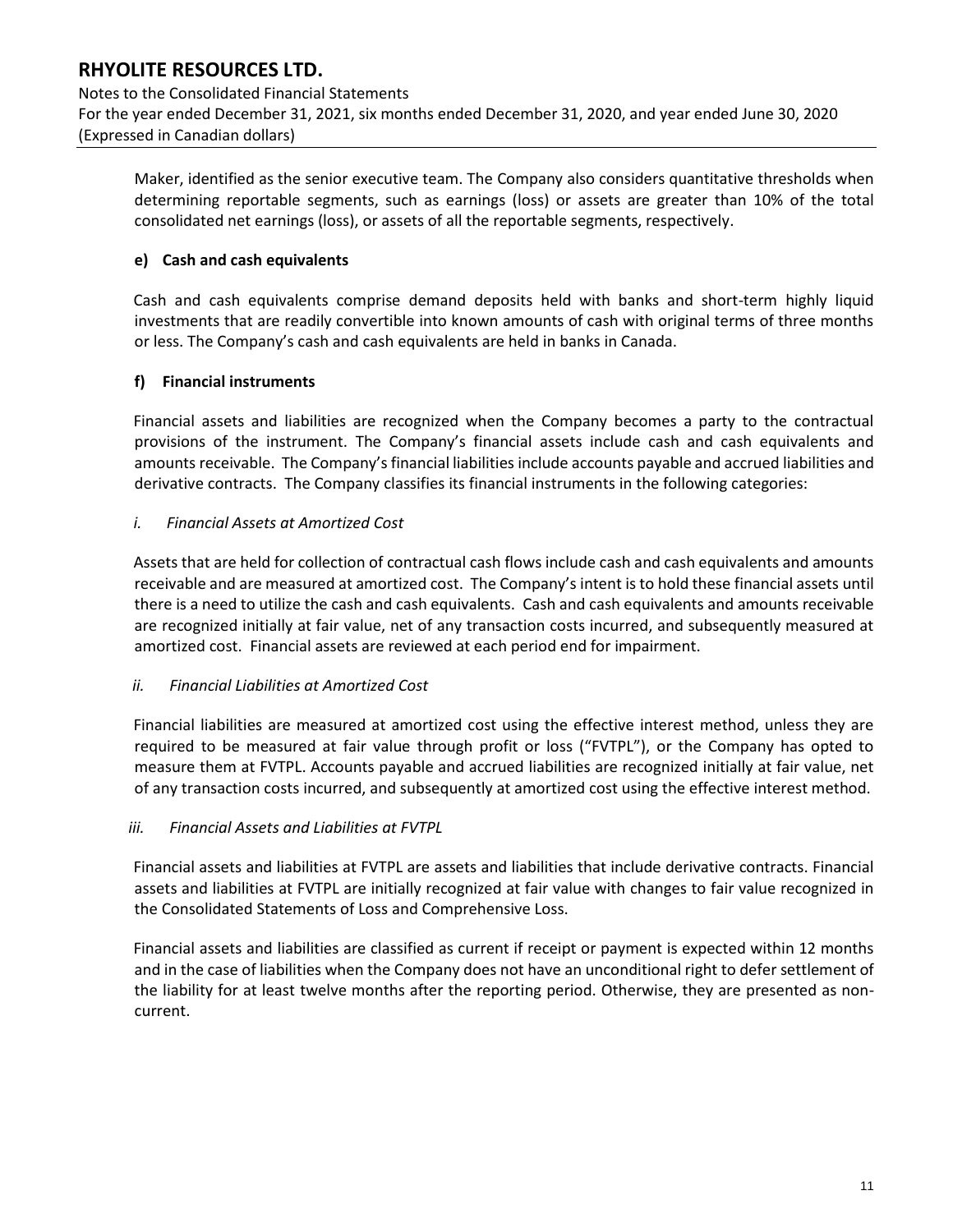#### Notes to the Consolidated Financial Statements

For the year ended December 31, 2021, six months ended December 31, 2020, and year ended June 30, 2020 (Expressed in Canadian dollars)

#### *Fair value hierarchy*

Financial instruments measured at fair value are classified into of the three levels in the fair value hierarchy according to the relative reliability of the inputs used to estimate the fair values. The three levels of the fair value hierarchy are as follows:

- Level 1 Unadjusted quoted prices in active markets for identical assets or liabilities;
- Level 2 Inputs other than quoted prices included within Level 1 that are observable for the asset or liability either directly or indirectly; and
- Level 3 Inputs that are not based on observable market data (unobservable inputs).

### *Impairment of financial assets*

A loss allowance for expected credit losses is recognized for financial assets measured at amortized cost. At each statement of financial position date, on a forward-looking basis, the Company assesses the expected credit losses associated with its financial assets carried at amortized cost. The impairment methodology applied depends on whether there has been a significant increase in credit risk.

The expected credit losses are required to be measured through a loss allowance at an amount equal to the 12-month expected credit losses (expected credit losses that result from those default events on the financial instrument that are possible within 12 months after the reporting date) or full lifetime expected credit losses (expected credit losses that result from all possible default events over the life of the financial instrument). A loss allowance for full lifetime expected credit losses is required for a financial instrument if the credit risk of that financial instrument has increased significantly since initial recognition.

## *Derecognition of financial assets and liabilities*

A financial asset is derecognised when either the rights to receive cash flows from the asset have expired or the Company has transferred its rights to receive cash flows from the asset or has assumed an obligation to pay the received cash flows in full without material delay to a third party. If neither the rights to receive cash flows from the asset have expired nor the Company has transferred its rights to receive cash flows from the asset, the Company will assess whether it has relinquished control of the asset or not. If the Company does not control the asset then derecognition is appropriate.

A financial liability is derecognised when the associated obligation is discharged, cancelled or expires. When an existing financial liability is replaced by another from the same lender on substantially different terms, or the terms of an existing liability are substantially modified, such an exchange or modification is treated as the derecognition of the original liability and the recognition of a new liability. The difference in the respective carrying amounts is recognised in net loss.

#### *Derivative instruments and hedge accounting derivative instruments*

The Company may enter into derivative instruments to mitigate economic exposures to interest rates and currency exchange rate fluctuations. Unless the derivative instruments qualify for hedge accounting, and management undertakes appropriate steps to designate them as such, they are designated as FVTPL and measured at fair value with realized gains or losses arising from changes in the fair value recorded in the Consolidated Statements of Loss and Comprehensive Loss in the period they occur. Fair values for derivative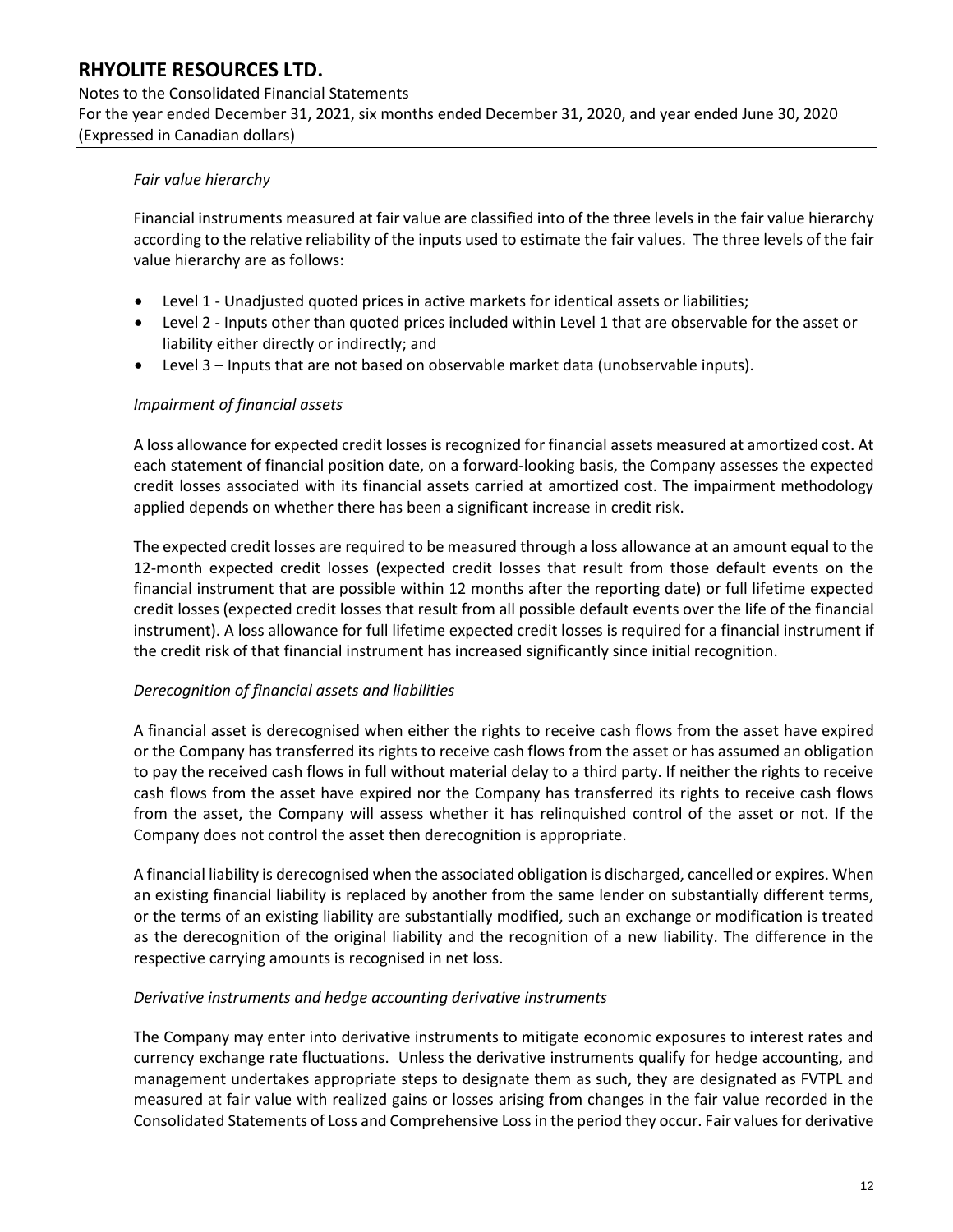Notes to the Consolidated Financial Statements For the year ended December 31, 2021, six months ended December 31, 2020, and year ended June 30, 2020 (Expressed in Canadian dollars)

instruments classified as FVTPL are determined using valuation techniques. The valuations use assumptions based on prevailing market conditions on the reporting date.

Embedded derivatives identified in non-derivative instrument contracts are recognized separately unless they are considered to be closely related to the host contract. All derivative instruments, including embedded derivatives that are separated from their host contracts, are recorded in the Consolidated Statements of Financial Position at fair value and mark-to-market adjustments on these instruments are included in the Consolidated Statements of Loss and Comprehensive Loss.

Derivative instruments are classified as current or non-current assets or liabilities, depending on their maturity dates.

### **g) Property, plant and equipment**

Property, plant and equipment are recorded at historical cost less accumulated depreciation and accumulated impairment losses. The cost of an item of property, plant and equipment comprises its purchase price any directly attributable costs of bringing the asset to the location and condition necessary for it to be capable of operating in the manner intended by management, and the present value of the estimated costs of decommissioning and restoration, if applicable. Costs incurred subsequently are included in the carrying amount of the asset or recognized as a separate asset if it is probable that future economic benefits associated with the expenditure will flow to the Company and the cost can be measure reliably. Repairs and maintenance are recognized as an expense to the Consolidated Statements of Loss and Comprehensive Loss in the period in which they are incurred.

The cost of property, plant and equipment, less their residual value (if any), is depreciated over the estimated useful life of the asset on a straight-line basis:

| Vehicle                        | 4 years       |
|--------------------------------|---------------|
| Computer hardware and software | 3 years       |
| Office equipment and furniture | 5 years       |
| Leasehold improvements         | Term of lease |

Material residual value estimates and estimates of useful life are updated as required, but at least annually. Should the asset life or depreciation rates differ from the initial estimate, an adjustment would be made in the Consolidated Statements of Loss and Comprehensive Loss on a prospective basis.

Gains or losses arising on the disposal of property, plant and equipment are determined as the difference between the disposal proceeds and the carrying amount of the property, plant and equipment and are recognized in Consolidated Statements of Loss and Comprehensive Loss.

#### **h) Exploration expenses**

Acquisition costs for exploration and evaluation assets and exploration expenditures, net of recoveries, are expensed as incurred. Acquisition costs may include cash consideration, the value of common shares issued based on fair values, and the fair value of share purchase warrants and options issued based on amounts determined using the Black- Scholes option pricing model, for mineral property interests pursuant to the terms of the agreements.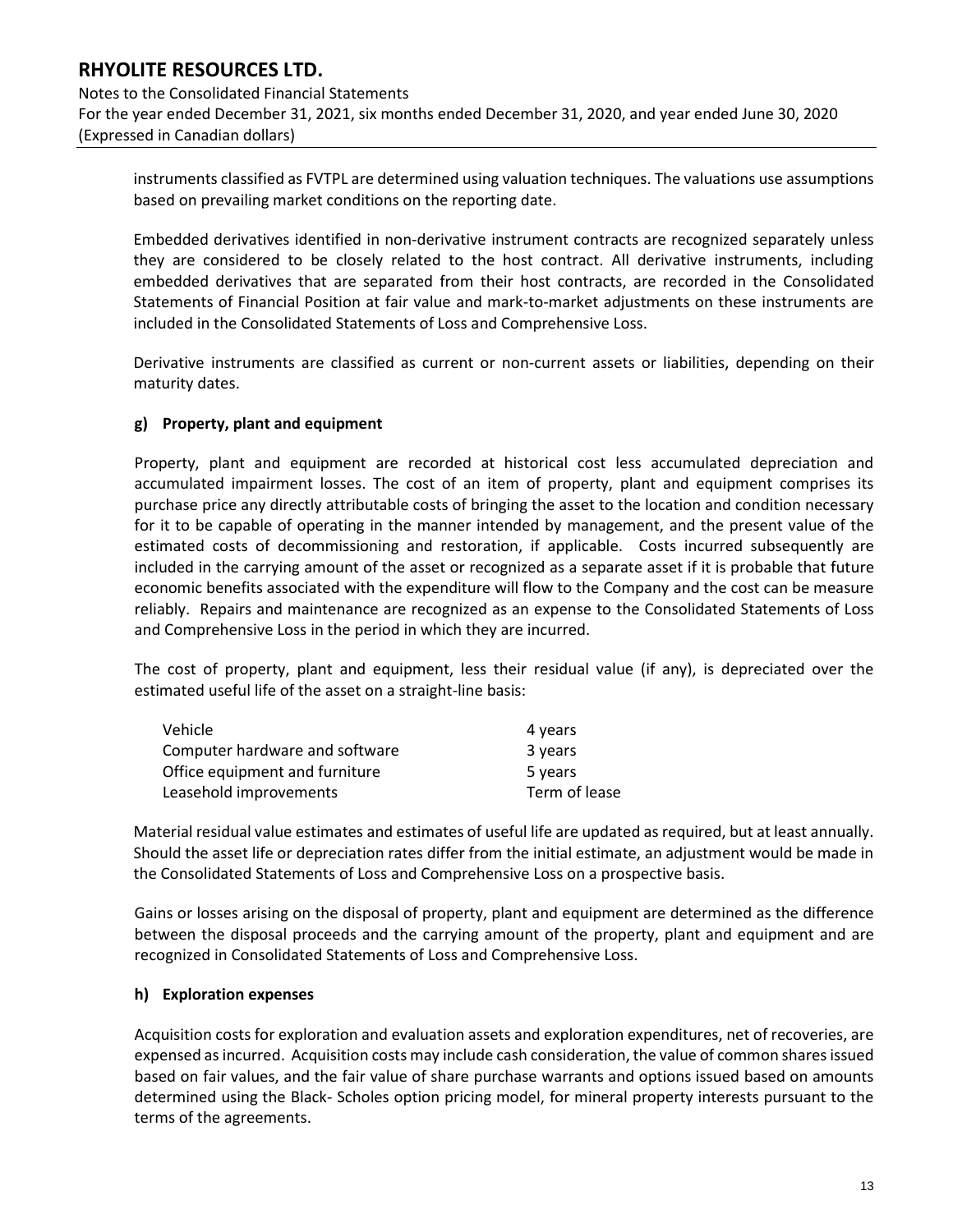Notes to the Consolidated Financial Statements For the year ended December 31, 2021, six months ended December 31, 2020, and year ended June 30, 2020 (Expressed in Canadian dollars)

During the period ended December 31, 2020, the Company has changed its accounting policy from capitalizing exploration and evaluation asset acquisition costs to expensing such costs in the period the costs are incurred. The Company believes that expensing exploration and evaluation acquisition costs as incurred provides more reliable and relevant financial information to the users of its financial statements. While IFRS 6, Exploration for and Evaluation of Mineral Resources allows either treatment, given the challenges in valuing early stage exploration assets, management believes capitalizing these costs do not provide the investors relevant information that would assist them in making a determination of the valuation of the underlying property.

Under the new policy, the cost of acquiring prospective properties and exploration rights are expensed until it has been established that a mineral property is technically feasible and commercially viable as supported by a National Instrument 43-101 – Standards of Disclosure for Mineral Projects feasibility study and a mine development decision has been made by the Company. Thereafter, the Company will capitalize expenditures subsequently incurred to develop the mine, prior to the start of mining operations in accordance with *IAS 16 – Property, Plant and Equipment.* 

The Company has applied the change in accounting policy on a retrospective basis and has therefore adjusted its June 30, 2020 comparatives as follows:

| As at June 30, 2020 | As previously<br>reported | <b>Adjustment</b> | <b>Restated</b><br><b>Balance</b> |
|---------------------|---------------------------|-------------------|-----------------------------------|
| Assets              |                           |                   |                                   |
| Mineral properties  | 44.615<br>S               | $(44, 615)$ \$    |                                   |
| Total assets        | 2,624,732                 | (44, 615)         | 2,580,117                         |
| Equity              |                           |                   |                                   |
| Deficit             | \$3,759,420               | 44.615            | \$3,804,035                       |
| Total equity        | 2,608,255                 | (44, 615)         | 2,563,640                         |

#### **i) Impairment of non-financial assets**

At the end of each reporting period, the Company's assets are reviewed to determine whether there is any indication that those assets may be impaired If such indication exists, the recoverable amount of the asset is estimated in order to determine the extent of the impairment, if any. In order to determine an asset's recoverable amount, assets are grouped at the lowest level for which there are separately identifiable cash flows (cash generating units or "CGU"). The recoverable amount is the higher of fair value less costs to sell and value in use. Fair value is determined as the amount that would be obtained from the sale of the asset in an arm's length transaction between knowledgeable and willing parties. In assessing value in use, the estimated future cash flows are discounted to their present value using a pre-tax discount rate that reflects current market assessments of the time value of money and the risks specific to the asset. If the recoverable amount of an asset is estimated to be less than its carrying amount, the carrying amount of the asset is reduced to its recoverable amount and the impairment loss is recognized in the Consolidated Statements of Loss and Comprehensive Loss for the period. **As ar June 30, 2020**<br> **As provided** Adjustment<br> **As ances**<br> **Mineral properties**<br> **S** 44,615 \$ (44,615) \$<br>
Deligities<br>
Deligities<br>
Deligities<br>
Deligities<br>
Deligities<br>
Deligities<br>
Deligities<br>
Deligities<br> **At the end of eac** 

The net investment in an associate or joint venture is impaired and impairment losses are incurred if, and only if, there is objective evidence of impairment as a result of one or more events that occurred after the initial recognition of the net investment (a 'loss event') and that loss event (or events) has an impact on the estimated future cash flows from the net investment that can be reliably estimated. The entire carrying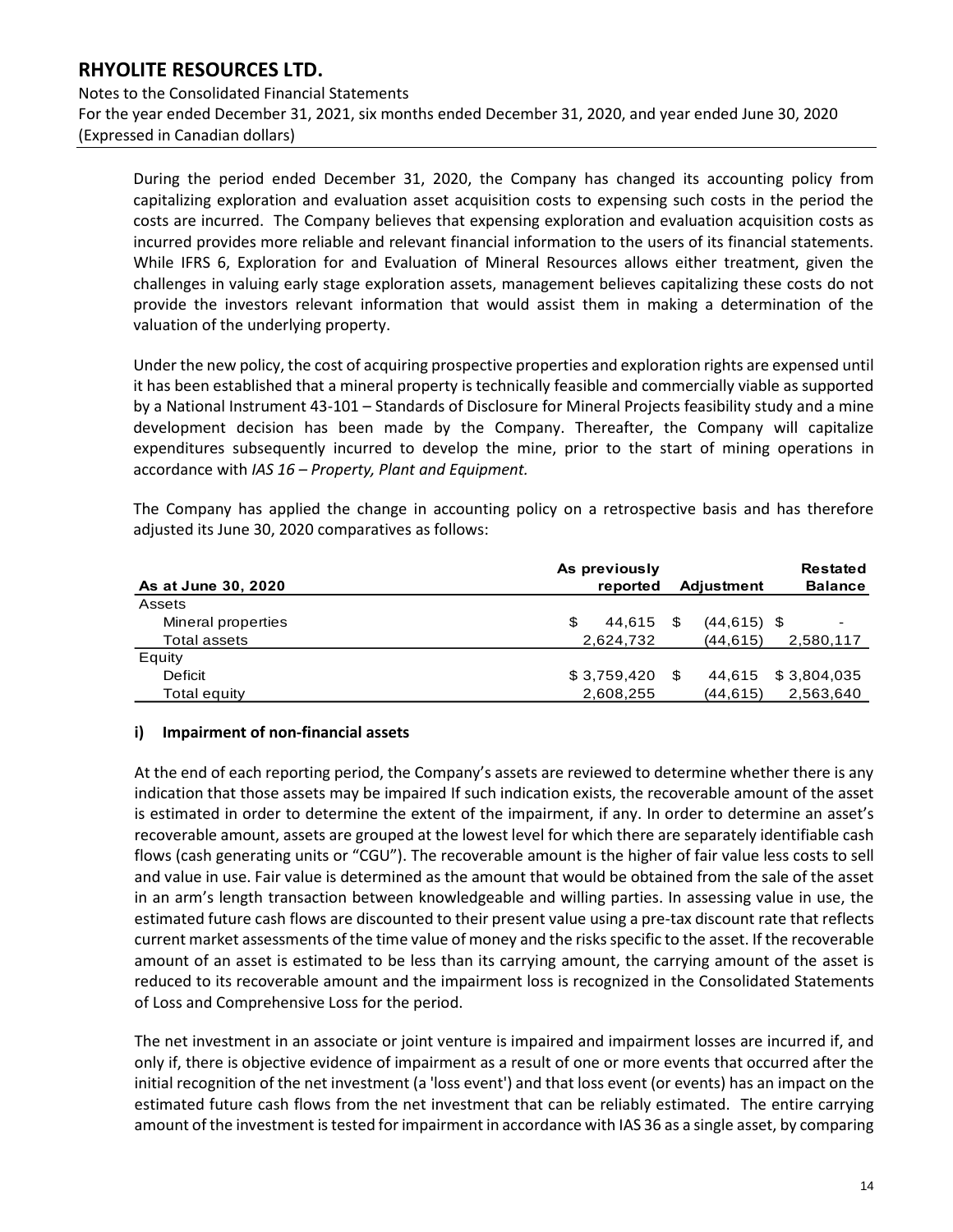Notes to the Consolidated Financial Statements For the year ended December 31, 2021, six months ended December 31, 2020, and year ended June 30, 2020 (Expressed in Canadian dollars)

its recoverable amount with its carrying amount if there is indication that the net investment may be impaired. The recoverable amount of an investment in a joint venture is assessed for each individual joint venture, unless the joint venture does not generate cash flows independently.

Where an impairment loss subsequently reverses, the carrying amount of the asset (or cash-generating unit) is increased to the revised estimate of its recoverable amount, but to an amount that does not exceed the carrying amount that would have been determined had no impairment loss been recognized for the asset (or cash-generating unit) in prior years. A reversal of an impairment loss is recognized immediately in the Consolidated Statements of Loss and Comprehensive Loss.

### **j) Share capital**

Common shares are classified as equity. Incremental costs directly attributable to the issuance of common shares and share options are recognized as a deduction from equity, net of any tax effect.

The Company has adopted a residual value method with respect to the measurement of shares and warrants issued as private placement units. The residual value method first allocates value to the more easily measurable component based on fair value and then the residual value, if any, to the less easily measurable component. The Company considers the fair value of common shares issued in a private placement to be the more easily measurable component and the common shares are valued at their fair value, as determined by the closing quoted bid price on the issue date. The balance, if any, is allocated to the attached warrants. Any value attributed to the warrants is recorded as equity reserves.

#### **k) Share-based payment**

The Company may grant equity instruments of the Company to directors, officers, employees and consultants. An individual is classified as an employee when the individual is an employee for legal or tax purposes, or provides services similar to those performed by an employee.

Equity instruments granted to directors, officers and employees are measured at their fair values determined on their grant date. For stock options the grant date fair value is estimated using the Black-Scholes option pricing model, and are recognized as an expense over the vesting periods of the options. Options granted to consultants or other non-insiders are measured at the fair value of goods or services received from these parties, or at their Black-Scholes fair values if the fair value of goods or services received cannot be measured. A corresponding increase is recorded to equity reserves for share-based payment recorded.

When stock options are exercised, the cash proceeds along with the related amount previously recorded as equity reserves are recorded as share capital. When the right to receive options is forfeited before the options have vested, any expense previously recorded is reversed.

The Company recognises the goods or services received or acquired in a share-based payment transaction when it obtains the goods or as the services are received. The Company would recognise a corresponding increase in equity if the goods or services were received in an equity-settled share-based payment transaction, or a liability if the goods or services were acquired in a cash-settled share-based payment transaction.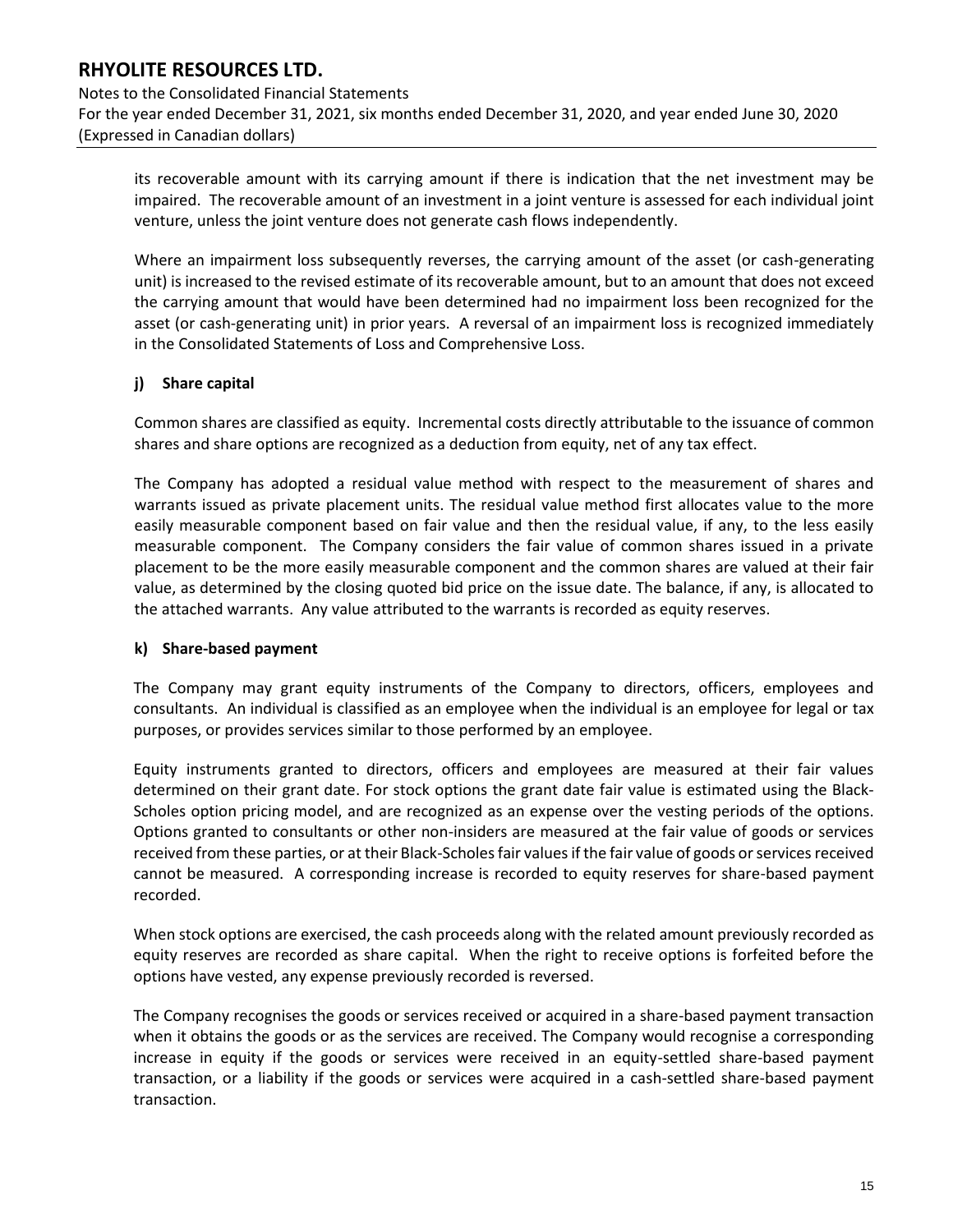Notes to the Consolidated Financial Statements For the year ended December 31, 2021, six months ended December 31, 2020, and year ended June 30, 2020 (Expressed in Canadian dollars)

For equity-settled share-based payment transactions, the Company would measure the goods or services received, and the corresponding increase in equity, directly, at the fair value of the goods or services received, unless that fair value cannot be estimated reliably. If the Company cannot estimate reliably the fair value of the goods or services received, the Company would measure their value, and the corresponding increase in equity, indirectly, by reference to the fair value of the equity instruments granted.

### **l) Income taxes**

Income tax expense is composed of current and deferred tax. Current and deferred tax are recognized in income or loss except to the extent that they relate to business combination, or items recognized directly in equity.

Current tax expense is based on the results of operations for the period as adjusted for items that are not taxable or not deductible. Current tax is calculated using tax rates and laws that were enacted or substantively enacted at the end of the reporting period. Provisions are established where appropriate on the basis of amounts expected to be paid to tax authorities.

Deferred tax is recognized using the liability method, providing for temporary differences arising between the carrying amounts of assets and liabilities for financial reporting purposes and the amounts used for taxation purposes. Deferred tax is calculated using tax rates and laws that have been enacted or substantively enacted at the end of the reporting period, and which are expected to apply when the related deferred tax asset is realized or the deferred tax liability is settled.

Deferred tax assets are recognized to the extent that it is probable that future taxable income will be available against which the temporary differences can be utilized. The carrying amount of deferred tax assets is reviewed at each reporting date and reduced to the extent that it is no longer probable that sufficient future taxable profit will be available to allow all or part of the deferred tax asset to be utilized. Unrecognized deferred tax assets are reassessed at each reporting date and are recognized to the extent that it has become probable that future taxable profit will allow the deferred tax asset to be recovered.

The effect of a change in enacted or substantively enacted income tax rates on deferred income tax assets and liabilities is recognized in profit or loss in the period that the change occurs unless the original entry was recorded to equity.

## **m) Loss per share**

Basic loss per share is computed by dividing the net loss or income applicable to common shares of the Company by the weighted average number of common shares outstanding for the relevant period.

Diluted loss per share is determined by adjusting the loss attributable to common shareholders and the weighted average number of common shares outstanding for the effects of dilutive instruments, which includes stock options and common share purchase warrants, as if their dilutive effect was at the beginning of the period. The calculation of the diluted number of common shares assumes that proceeds received from the exercise of "in-the-money" stock options and common share purchase warrants are used to purchase common shares of the Company at their average market price for the period.

In periods that the Company reports a net loss, per share amounts are not presented on a diluted basis as the result would be anti-dilutive.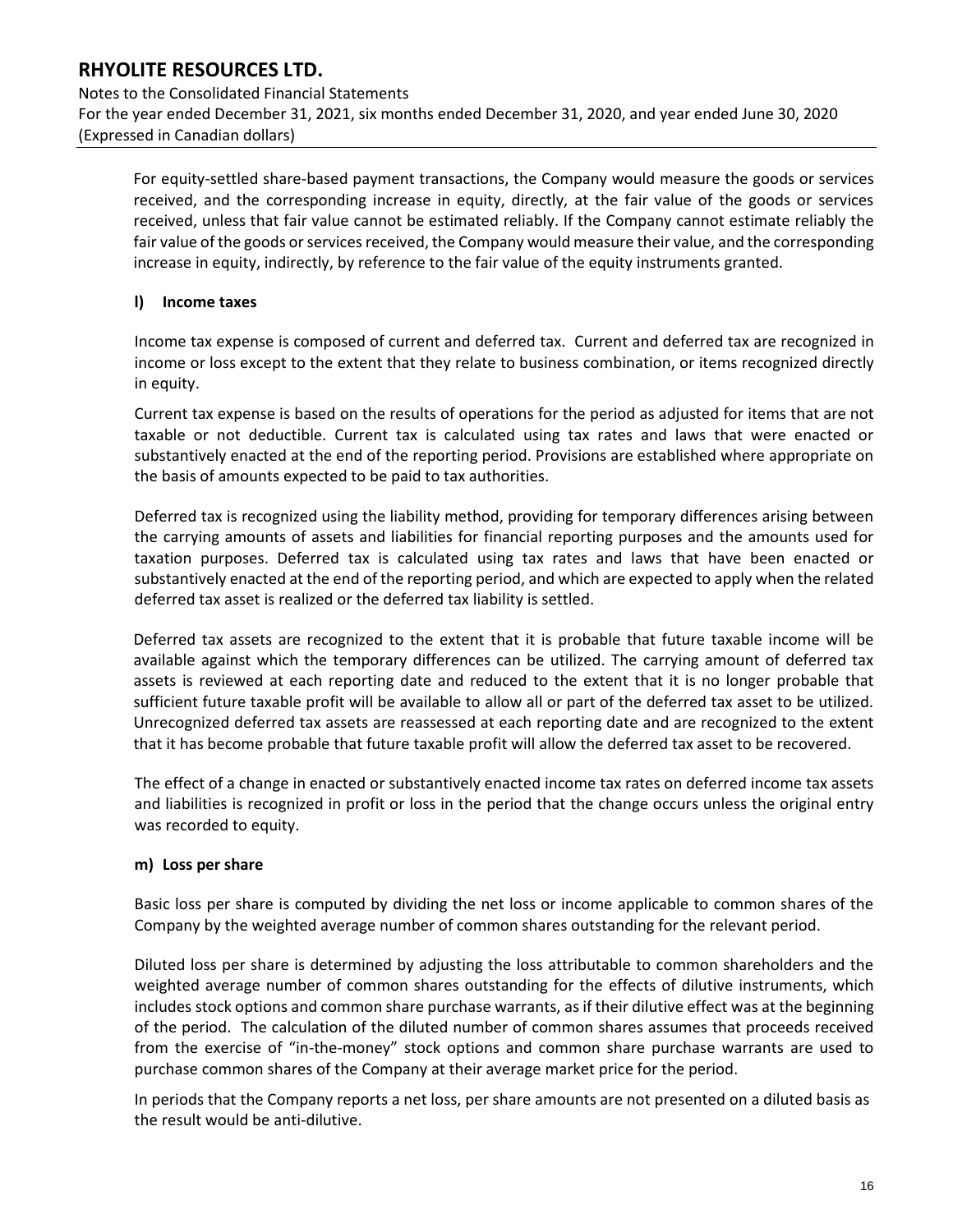Notes to the Consolidated Financial Statements For the year ended December 31, 2021, six months ended December 31, 2020, and year ended June 30, 2020 (Expressed in Canadian dollars)

#### **n) Reclamation provision**

The Company recognizes a provision for environmental reclamation of its mineral properties in the period in which the Company becomes legally or constructively liable for future reclamation expenditures. The reclamation provision is initially measured as the present value of future expected reclamation cash flows, discounted using the risk-free interest rate prevailing at the time the liability is incurred, and a corresponding amount is recorded in the carrying value of the related mineral property.

Subsequent to initial measurement, the provision is re-measured using the risk-free interest rate prevailing on each reporting date. Changes to the carrying value of the provision for changes to the discount rate, or for changes to the timing and amount of expected future reclamation cash flows are recorded as an adjustment to the carrying value of the related mineral property. Changes to the carrying value of the provision from the accretion of its discounted value are recorded as a financing expense.

As at December 31, 2021 and 2020, and June 30, 2020, the Company has no known environmental reclamation commitments.

### **o) Accounting Pronouncements**

Recent accounting pronouncements issued but not yet effective:

### *Amendments to IAS 16, Property, Plant and Equipment ("IAS 16")*

Amendments to IAS 16 were issued by the International Accounting Standards Board in May 2020. The amendments prohibit deducting from the cost of an item of property, plant and equipment any proceeds from selling items produced while bringing that asset to the location and condition necessary for it to be capable of operating in the manner intended by management. Instead, an entity recognizes the proceeds from selling such items, and the cost of producing those items, in profit or loss. The amendments are effective for annual periods beginning on or after January 1, 2022, early adoption permitted. The amendments apply retrospectively, but only to items of property, plant and equipment made available for use on or after the beginning of the earliest period presented in the financial statements in which an entity first applies the amendments. The Company does not expect a significant impact to the financial statements as a result of the adoption effective January 1, 2022.

## *Amendments to IAS 12, Income taxes - Deferred tax related to assets and liabilities arising from a single transaction*

In May 2021, the IASB published a narrow scope amendment to IAS 12 Income taxes ("IAS 12"). In September 2021, IAS 12 was revised to reflect this amendment. The amendment narrowed the scope of the recognition exemption so that it no longer applies to transactions that, on initial recognition, give rise to equal taxable and deductible temporary differences such as deferred taxes on leases and decommissioning obligations. The amendment is effective for annual periods beginning on or after January 1, 2023, and applied retrospectively. The Company does not expect a significant impact to the financial statements as a result of the adoption effective January 1, 2023.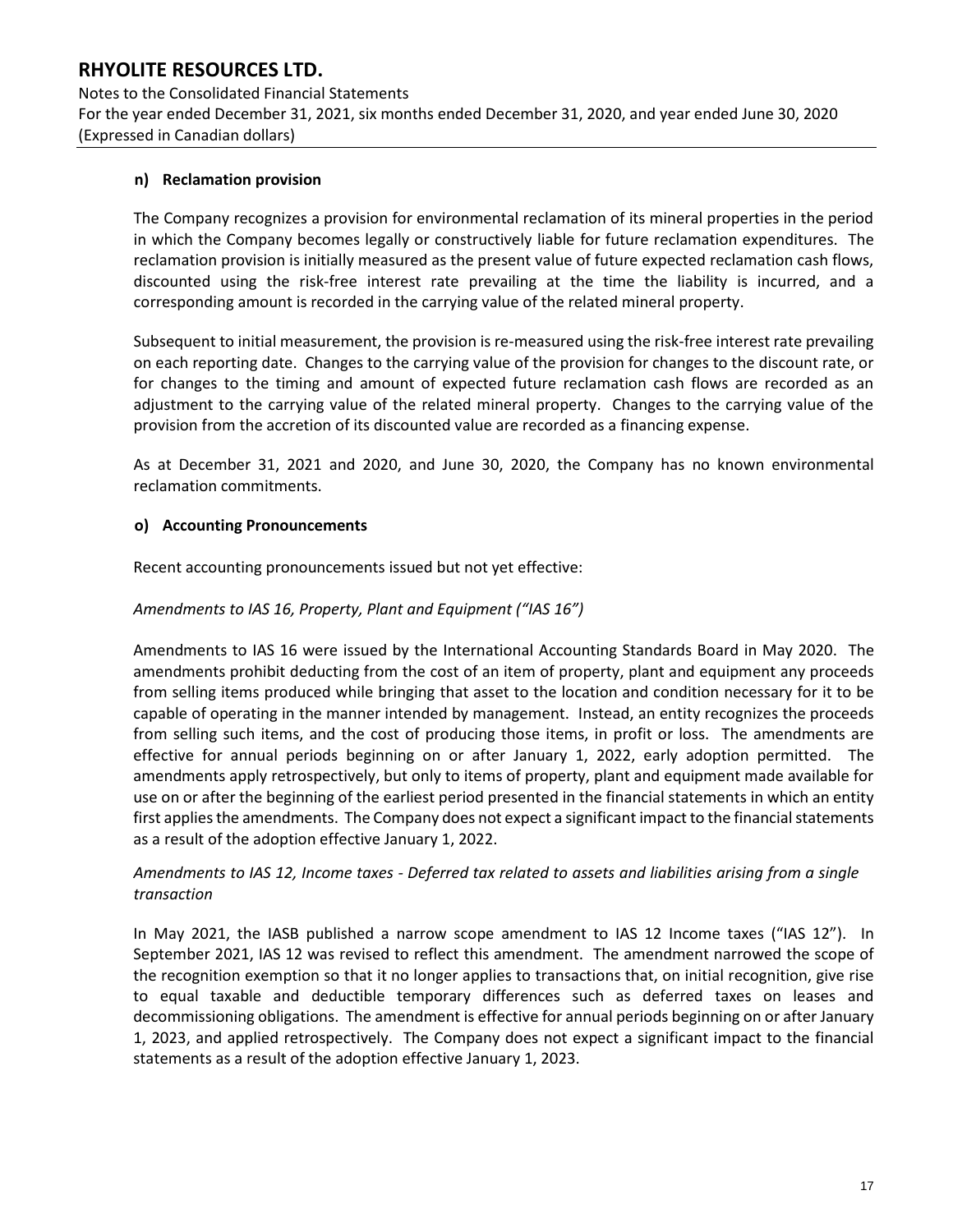Notes to the Consolidated Financial Statements For the year ended December 31, 2021, six months ended December 31, 2020, and year ended June 30, 2020 (Expressed in Canadian dollars)

*Amendments to IAS 1, Presentation of Financial Statements ("IAS 1") - Classification of Liabilities as Current or Non-current*

Amendment to IAS 1 is effective for annual periods beginning on or after 1 January 2023. The narrow-scope amendments to IAS 1 clarify that liabilities are classified as either current or non-current, depending on the rights that exist at the end of the reporting period. Classification is unaffected by the expectations of the entity or events after the reporting date (e.g. the receipt of a waiver or a breach of covenant). The amendments also clarify what IAS 1 means when it refers to the 'settlement' of a liability. The amendments could affect the classification of liabilities, particularly for entities that previously considered management's intentions to determine classification and for some liabilities that can be converted into equity. The Company does not expect a significant impact to the financial statements as a result of the adoption effective January 1, 2023.

#### *Disclosure of Accounting Policy (Amendments to IAS 1 and IFRS Practice Statement 2)*

The Board has recently issued amendments to IAS 1 Presentation of Financial Statements and an update to IFRS Practice Statement 2 Making Materiality Judgements to help companies provide useful accounting policy disclosures. The key amendments to IAS 1 include:

- requiring companies to disclose their material accounting policies rather than their significant accounting policies;
- clarifying that accounting policies related to immaterial transactions, other events or conditions are themselves immaterial and as such need not be disclosed; and
- clarifying that not all accounting policies that relate to material transactions, other events or conditions are themselves material to a company's financial statements.

The Board also amended IFRS Practice Statement 2 to include guidance and two additional examples on the application of materiality to accounting policy disclosures. The extent of the impact of adoption of these amendments has not yet been determined.

#### **4. SIGNIFICANT ACCOUNTING JUDGMENTS, ESTIMATES AND ASSUMPTIONS**

The preparation of these consolidated financial statements requires management to make judgements, estimates and assumptions that affect the measurements of assets, liabilities, expenses and certain disclosures reported in these financial statements. Although these estimates are based on management's expectations for the likely outcome, timing and amounts of events or transactions, actual results may differ from these expectations and the corresponding amounts and disclosures reported in these financial statements.

The areas that require management to make significant judgements, estimates and assumptions in applying the Company's accounting policies in determining carrying values include, but are not limited to:

i. Determination of control of subsidiaries and joint arrangements

Judgment is required to determine when the Company has control of subsidiaries or joint control of joint arrangements. This requires an assessment of the relevant activities of the investee, being those that significantly affect the investee's returns, including operating and capital expenditure decision-making,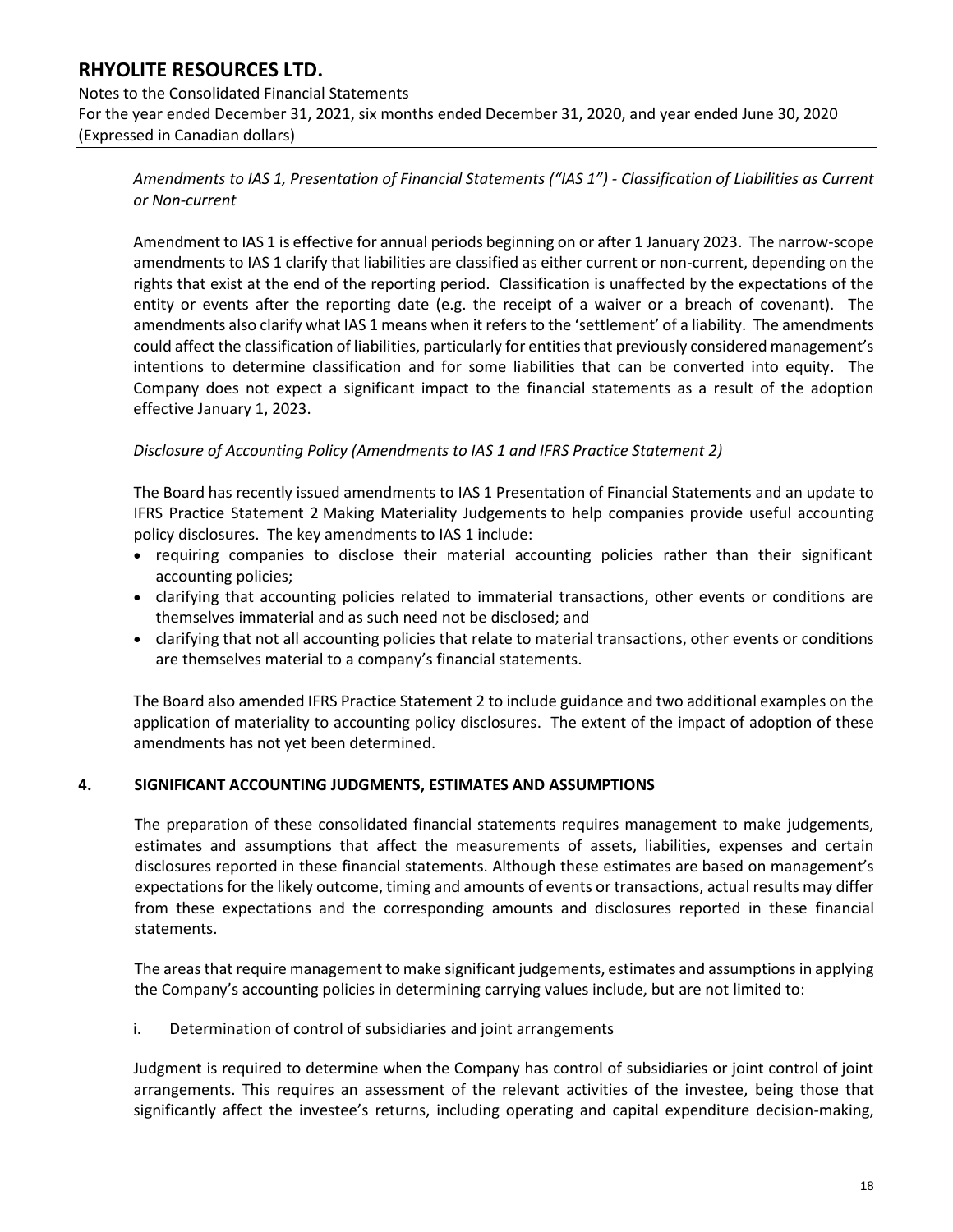Notes to the Consolidated Financial Statements For the year ended December 31, 2021, six months ended December 31, 2020, and year ended June 30, 2020 (Expressed in Canadian dollars)

financing of the investee, and the appointment, remuneration and termination of key management personnel; and when the decisions in relation to those activities are under the control of the Company or require unanimous consent from the investors. Judgment is also required when determining the classification of a joint arrangement as a joint venture or a joint operation through an evaluation of the rights and obligations arising from the arrangement. Changes to the Company's access to those rights and obligations may change the classification of that joint arrangement.

Significant judgements, estimates and assumptions are applied for the following:

- accounting for the acquisition of 2765798 Ontario Ltd. ("ONCorp"), refer to Note 7 and 9 for details
- accounting for the investment in the Suku Passi and Bob's joint ventures, refer to Note 7 and 9 for details; and
- accounting for the Muckahi transaction, refer to Note 9 for details.
- ii. Determination of functional currency

The functional currency of the Company and its subsidiaries is the Canadian dollar. The functional currency of the Company's joint ventures is the US dollar. The functional currency of each of the Company's subsidiaries and joint ventures is the currency of the primary economic environment in which the entity operates. Determination of the functional currency may involve certain judgments to determine the primary economic environment and the Company reconsiders the functional currency of its entities if there is a change in events and conditions which determined the primary economic environment. Refer to Note 3(c) for details.

#### iii. Going Concern

Judgement is applied in assessing if there are events and uncertainties that cast a significant doubt about the Company's ability to continue as a going concern. Refer to Note 2(c) for details.

#### **5. AMOUNTS RECEIVABLE**

The Company's amounts receivable arise primarily from the refund of sales taxes from Canadian taxation authorities.

#### **6. PREPAID EXPENSES AND DEPOSITS**

|                                     | December 31, | December 31, | June 30,                 |
|-------------------------------------|--------------|--------------|--------------------------|
|                                     | 2021         | 2020         | 2020                     |
| Prepaid financial advisory fees     | $\sim$       | 180,000 \$   |                          |
| Prepaid subscription fee            | 36,986       | -            |                          |
| Prepaid rent                        | 24.907       | -            | $\overline{\phantom{0}}$ |
| Other prepaid expenses and deposits | 19,553       | 11.250       | $\overline{\phantom{0}}$ |
| <b>Balance</b>                      | 81.446       | 191.250      | -                        |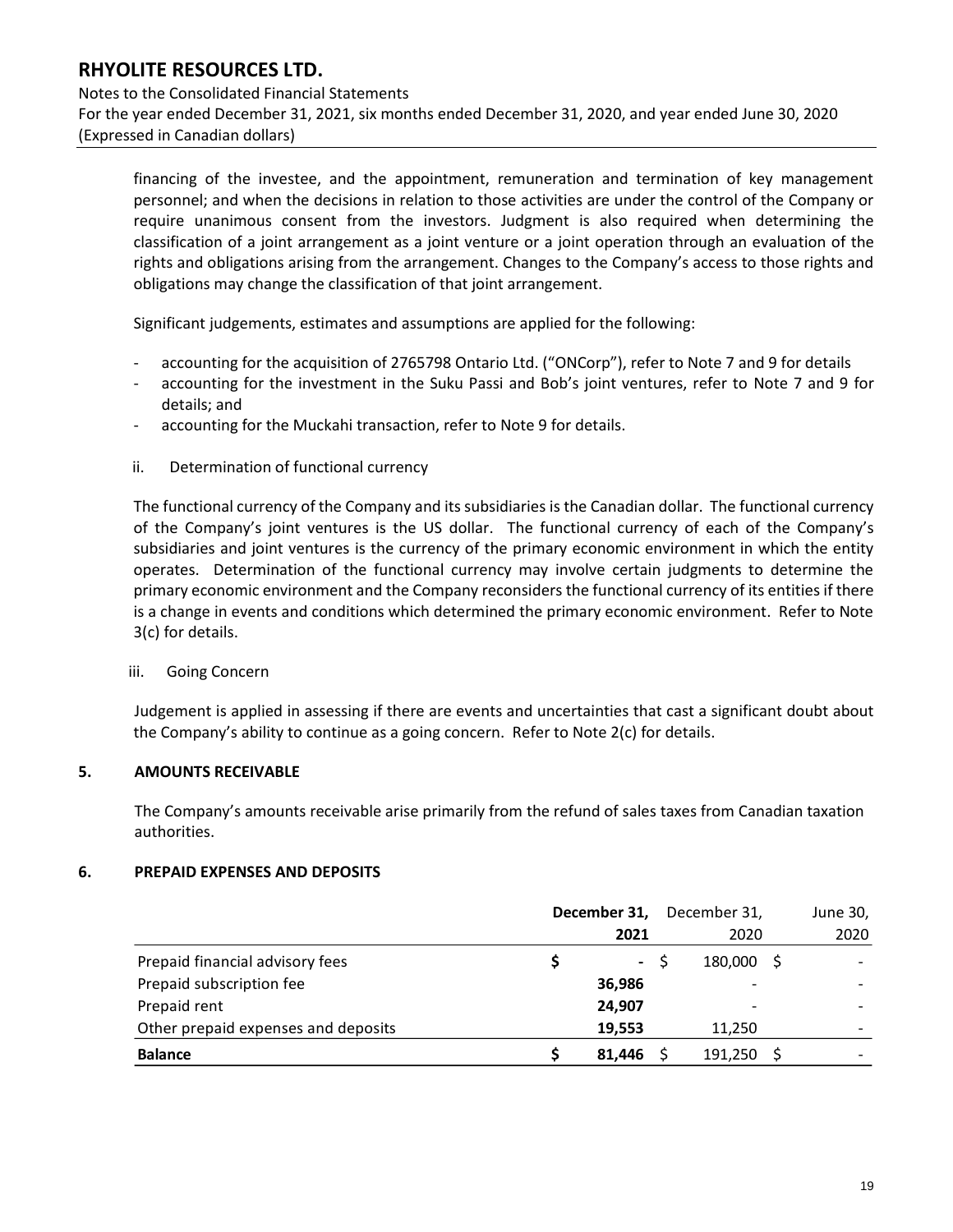Notes to the Consolidated Financial Statements For the year ended December 31, 2021, six months ended December 31, 2020, and year ended June 30, 2020 (Expressed in Canadian dollars)

## **7. INVESTMENT IN JOINT VENTURES**

A summary of the Company's investment in the Brothers Project and the Suku Passi Project (including both the Suku Passi and Bob's concessions) is presented as follows:

|                                                              |    | <b>Amount</b> |
|--------------------------------------------------------------|----|---------------|
| <b>Brothers Project</b>                                      |    |               |
| Balance - June 30, 2020                                      | \$ |               |
| Acquisition cost                                             |    | 3,109,313     |
| Earn-in payments                                             |    | 133,340       |
| Earn-in exploration expenditures                             |    | 69,759        |
| Balance - December 31, 2020                                  | Ś. | 3,312,412     |
| Earn-in payments                                             |    | 125,790       |
| Earn-in exploration expenditures                             |    | 1,444,756     |
| Share of loss in joint venture                               |    | (227,193)     |
| Total Brothers - December 31, 2021                           | \$ | 4,655,765     |
| <b>Suku Passi Project (Suku Passi and Bob's Concessions)</b> |    |               |
| Balance - December 31, 2020                                  | \$ |               |
| Acquisition cost                                             |    | 3,080,000     |
| Earn-in payments                                             |    | 754,100       |
| Earn-in exploration expenditures                             |    | 522,420       |
| Total Suku Passi - December 31, 2021                         | Ś. | 4,356,520     |
| Total Investment in Joint Ventures - December 31, 2021       | \$ | 9,012,285     |

Earn-in payments represent cash payments made to the concession holders based on the schedule set out in the joint venture agreements. Earn-in exploration expenditures represent exploration expenditures the Company incurred to fulfil its funding requirement, and obtain additional interest in the joint ventures, based on the joint venture agreements.

## **Brothers Project**

In October 2020, the Company acquired an option to earn up to an 80% interest in the Brothers Project in Suriname. The option is exercisable by completing the following:

- US\$200,000 cash payment by April 12, 2021 for a 20% interest in the project. As of December 31, 2021, the Company has paid US\$200,000 and has earned 20% interest in the Brothers Project.
- Drill 3,000 meters with minimum exploration expenditure of US\$1,000,000 and cash payment of US\$300,000 by April 12, 2022 for an additional 20% interest.
- Drill an additional 10,000 meters with minimum exploration expenditure of US\$3,500,000 and cash payment of US\$400,000 by April 12, 2024 for an additional 20% interest. If the Company does not earn a 60% interest in the project, it will return the shares earned to date.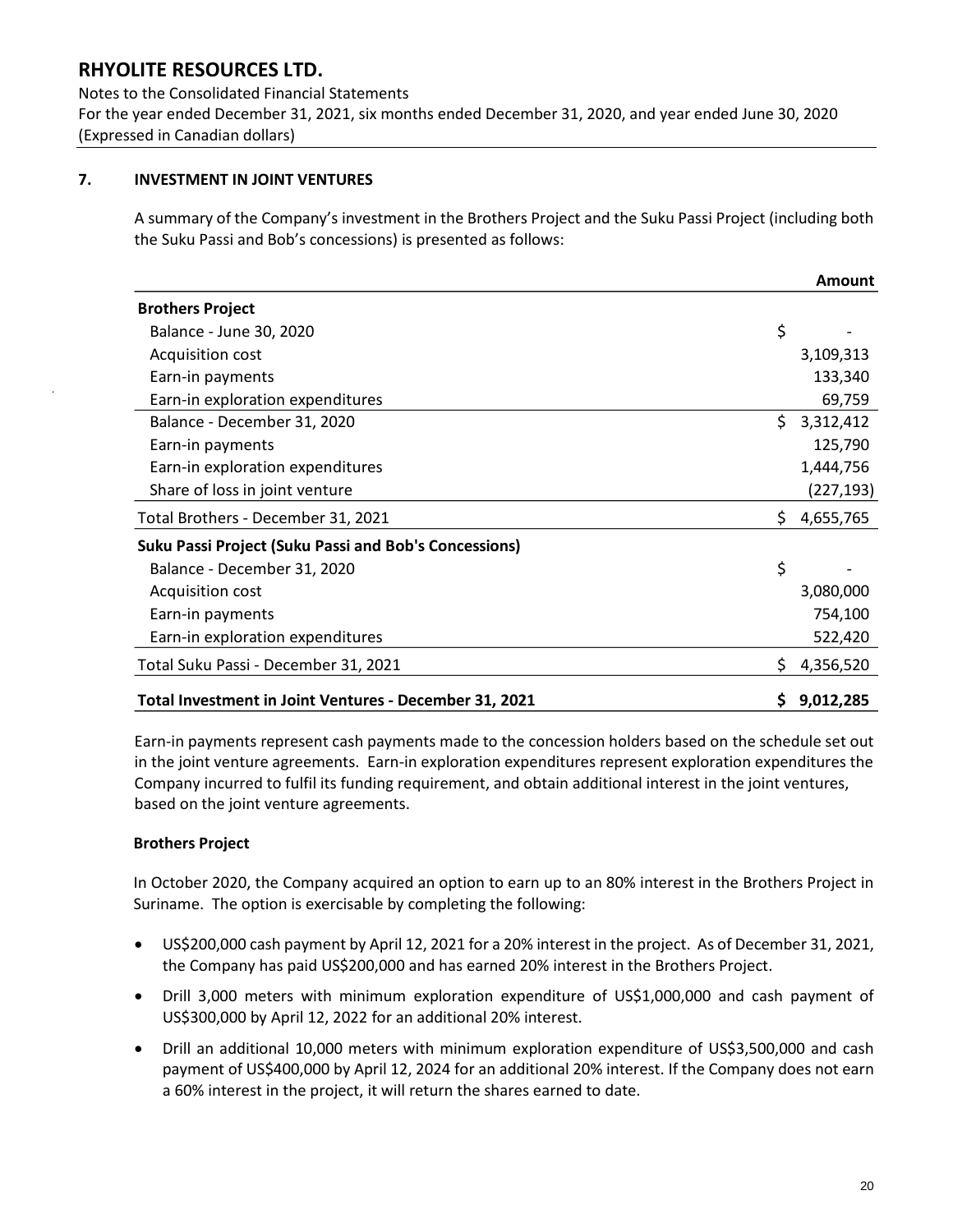#### Notes to the Consolidated Financial Statements

For the year ended December 31, 2021, six months ended December 31, 2020, and year ended June 30, 2020 (Expressed in Canadian dollars)

- Deliver a preliminary economic assessment ("PEA") and cash payment of US\$500,000 by April 12, 2026 for an additional 10% interest.
- Deliver a feasibility study and cash payment of US\$1,250,000 by October 12, 2027 for an additional 5% interest.
- Within 5 business days after completion of a feasibility study, make a US\$2,500,000 cash payment for the final 5% interest.

### **Suku Passi Project (Suku Passi and Bob's Concessions)**

On March 31, 2021, the Company completed the acquisition (the "Transaction") of all the outstanding share capital of 2765798 Ontario Ltd. ("ONCorp"), pursuant to the terms of a definitive share purchase agreement entered into on March 21, 2021 with each of the shareholders (collectively the "Vendors") of ONCorp. ONCorp is a privately held company which holds the options (the "Options") to acquire a 70% interest in Suku Passi N.V. and Bob's Resources N.V. (the "Joint Venture Companies"). The Joint Venture Companies own 100% of the Suku Passi concession and the Bob's Pit concession (together the "Suku Passi Project") in Suriname. The Vendors received 3,500,000 common shares (the "Consideration Shares") of the Company in consideration for all the outstanding share capital of ONCorp.

The options held by ONCorp are exercisable by completing the following:

### *Suku Passi Concession*

- For a 51% interest:
	- $\circ$  Initial cash payment of US\$400,000 and issuance of the Consideration Shares to the Vendors within 4 weeks from March 21, 2021. As of December 31, 2021, the Company has paid US\$400,000 and issued the Consideration Shares.
	- $\circ$  Cash payment of US\$400,000 and exploration expenditure of US\$500,000 by March 21, 2022. As of March 21, 2022, the Company has paid US\$400,000 and met the exploration expenditure commitment.
	- $\circ$  Cash payment of US\$300,000, share payment of US\$100,000 and exploration expenditure of US\$1,000,000 by March 21, 2023.
	- $\circ$  Cash payment of US\$300,000, share payment of US\$100,000 and exploration expenditure of US\$1,500,000 by March 21, 2024.
	- $\circ$  Cash payment of US\$300,000, share payment of US\$100,000 and exploration expenditure of US\$2,000,000 by March 21, 2025.
- For an additional 19% interest:
	- o Cash payment of US\$300,000, share payment of US\$100,000 and exploration expenditure of US\$2,500,000 by March 21, 2026.
	- o Deliver a pre-feasibility study ("PFS") and cash payment of US\$2,500,000 by March 21, 2029.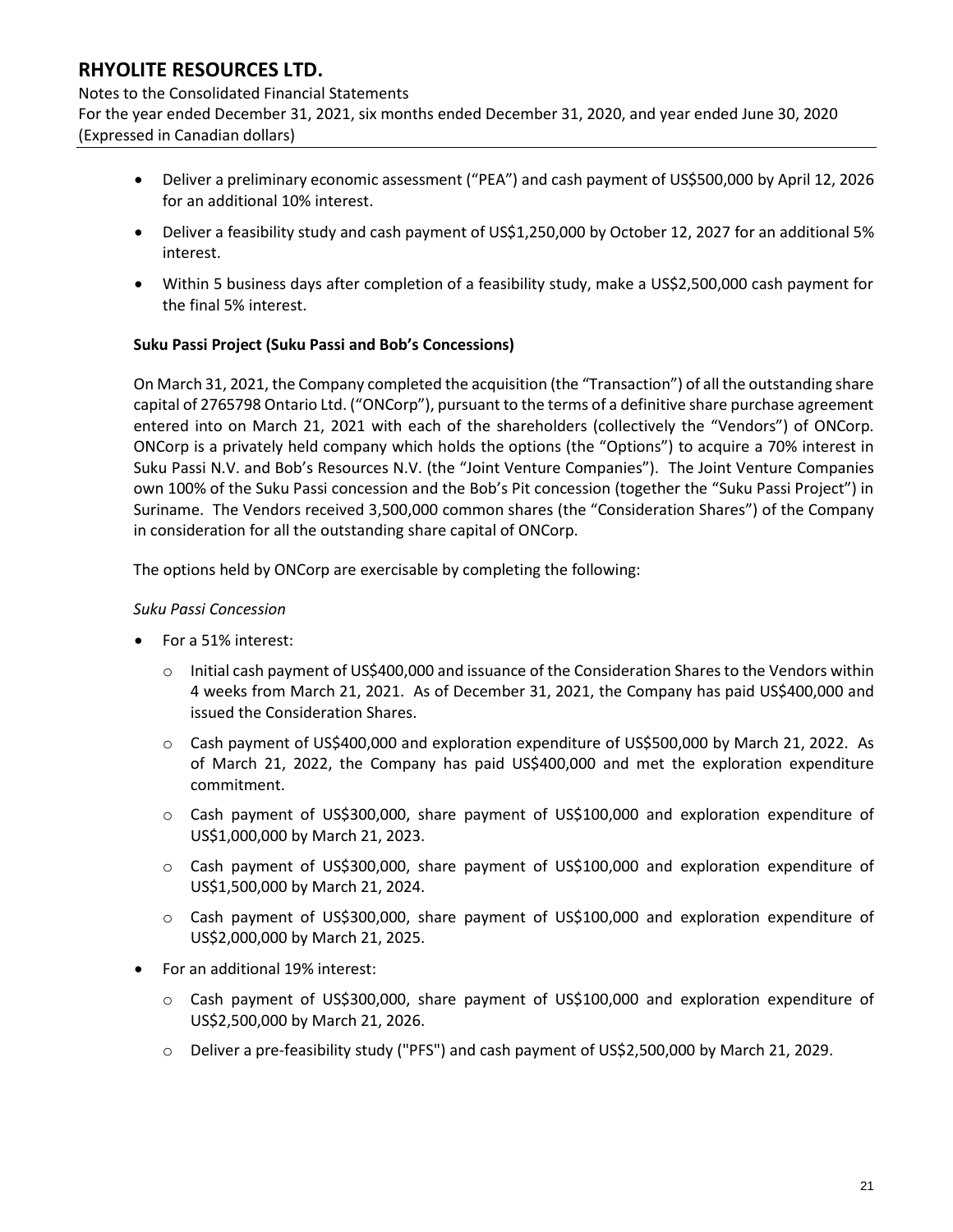Notes to the Consolidated Financial Statements For the year ended December 31, 2021, six months ended December 31, 2020, and year ended June 30, 2020 (Expressed in Canadian dollars)

*Bob's Pit Concession*

- For a 51% interest:
	- $\circ$  Initial cash payment of US\$100,000 and issuance of the Consideration Shares to the Vendors within 4 weeks from March 21, 2021. As of December 31, 2021, the Company has paid US\$100,000 and issued the Consideration Shares.
	- o Cash payment of US\$100,000 by September 21, 2021. As of December 31, 2021, the Company has paid US\$100,000.
	- o Cash payment of US\$150,000, share payment of US\$50,000 and exploration expenditures of US\$200,000 by each March 21<sup>st</sup> in 2022, 2023, 2024, 2025, and 2026. As of April 7, 2022, the Company has met the 2022 commitments.
- For an additional 19% interest:
	- o Deliver a PFS and cash payment of US\$750,000 by March 21, 2029.

At the time of acquisition, the Company concluded that ONCorp has joint control over the Joint Venture Companies with the other Joint Venture Companies' owners (the "Other Owners") upon consideration of the following significant factors: (i) ONCorp is entitled to three appointees on the Joint Venture Companies' boards each comprises 5 directors; however, ONCorp has not appointed any directors to the respective boards; (ii) due to the lack of a simple majority of ONCorp-nominated directors, the strategic and operational decisions require consent of both ONCorp and the Other Owners to achieve the approval requirement stipulated by the joint venture agreements.

The Company further concluded that the Suku Passi and Bob's joint arrangements are joint ventures and not joint operations as the parties to the joint arrangements do not share the obligations for liabilities. ONCorp is responsible for funding the earn-in expenditures of the Joint Venture Companies, including all costs relating to statutory filings and license maintenance, and ONCorp is the sole operator of the Suku Passi Project. The parties to these joint arrangements have joint control of the joint ventures and have rights to the net assets of the arrangements.

Based on the above, the Company accounted for ONCorp's investment in the Suku Passi Project using the equity method as joint ventures under *IFRS 11 Joint Arrangements* and *IAS 28 Investment in Associates and Joint Ventures.*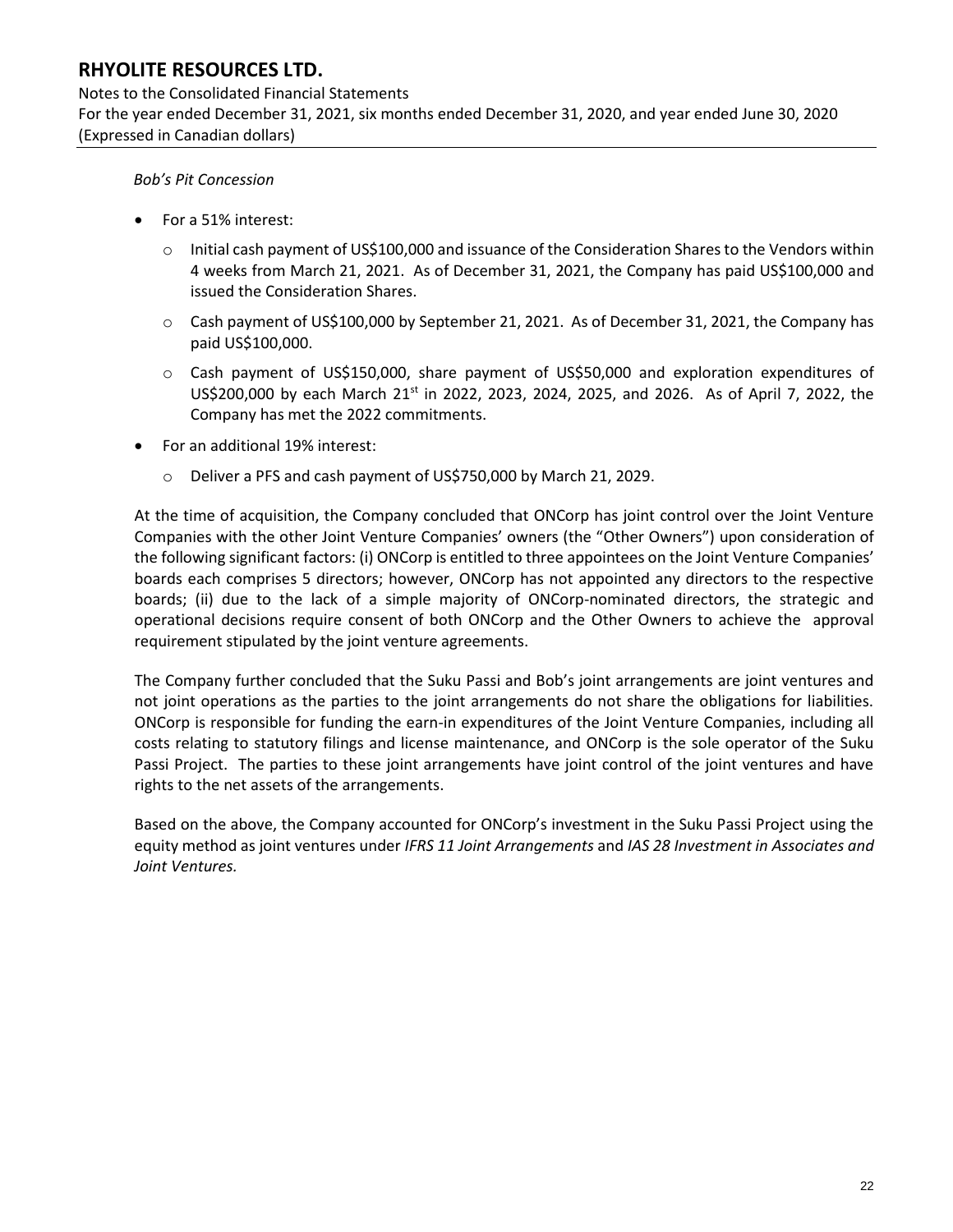### Notes to the Consolidated Financial Statements For the year ended December 31, 2021, six months ended December 31, 2020, and year ended June 30, 2020 (Expressed in Canadian dollars)

The following table summarises the financial information of Brothers and Suku Passi project as included in its own financial statements:

|                                                                                                                                                                                                                 |                      |     | December 31,         | December 31,     |
|-----------------------------------------------------------------------------------------------------------------------------------------------------------------------------------------------------------------|----------------------|-----|----------------------|------------------|
| <b>Brothers Project</b>                                                                                                                                                                                         |                      |     | 2021                 | 2020             |
| Non-current assets                                                                                                                                                                                              |                      | \$  | 33,605               | \$<br>8,912      |
| Current assets                                                                                                                                                                                                  |                      |     | 121,521              |                  |
| <b>Net assets</b>                                                                                                                                                                                               |                      | \$  | 155,126              | \$               |
| <b>Reconilition of Share of Loss</b>                                                                                                                                                                            |                      |     |                      |                  |
| Loss                                                                                                                                                                                                            |                      | S.  | $(1,298,542)$ \$     | (60, 847)        |
| Elimination of pre earn-in loss                                                                                                                                                                                 |                      |     | 162,578              | 60,847           |
| <b>Adjusted loss</b>                                                                                                                                                                                            |                      | \$. | $(1, 135, 964)$ \$   |                  |
| Company's share of loss (20%)                                                                                                                                                                                   |                      | \$  | $(227, 193)$ \$      |                  |
|                                                                                                                                                                                                                 |                      |     |                      | December 31,     |
| <b>Suku Passi Project (Suku Passi and Bob's Concessions)</b>                                                                                                                                                    |                      |     |                      | 2021             |
| Non-current assets                                                                                                                                                                                              |                      |     |                      | \$<br>30,794     |
| Current assets                                                                                                                                                                                                  |                      |     |                      | 25,390           |
| <b>Net assets</b>                                                                                                                                                                                               |                      |     |                      | \$<br>56,184     |
|                                                                                                                                                                                                                 | December 31,<br>2021 |     | December 31,<br>2020 | June 30,<br>2020 |
| Accounts payable                                                                                                                                                                                                | \$<br>$519,911$ \$   |     | $66,434$ \$          | 12,171           |
| <b>Accrued liabilities</b>                                                                                                                                                                                      | 54,554               |     |                      |                  |
| Due to related party (Note 10)                                                                                                                                                                                  |                      |     | 8,018                | 4,306            |
|                                                                                                                                                                                                                 | \$<br>574,465        |     | \$<br>74,452         | \$<br>16,477     |
| All payables and accrued liabilities for the Company fall due within the next 12 months.                                                                                                                        |                      |     |                      |                  |
| <b>SHAREHOLDERS' EQUITY</b>                                                                                                                                                                                     |                      |     |                      |                  |
| <b>Share Capital and Equity Reserves</b>                                                                                                                                                                        |                      |     |                      |                  |
| The Company is authorized to issue an unlimited number of common shares without par value and an<br>unlimited number of preferred shares in series without par value.                                           |                      |     |                      |                  |
| No preferred shares were issued and outstanding during the year ended December 31, 2021, six months<br>ended December 31, 2020, or year ended June 30, 2020.                                                    |                      |     |                      |                  |
| On November 25, 2020, the Company completed a non-brokered private placement of 15,000,000 common<br>shares at a price of \$0.30 per share for gross proceeds of \$4,500,000 (the "Private Placement"). The net |                      |     |                      |                  |

|                                                              | December 31, |
|--------------------------------------------------------------|--------------|
| <b>Suku Passi Project (Suku Passi and Bob's Concessions)</b> | 2021         |
| Non-current assets                                           | 30.794       |
| Current assets                                               | 25,390       |
| <b>Net assets</b>                                            | 56,184       |
|                                                              |              |

#### **8. ACCOUNTS PAYABLE AND ACCRUED LIABILITIES**

|                                | December 31, December 31, |              |           | June 30, |        |  |
|--------------------------------|---------------------------|--------------|-----------|----------|--------|--|
|                                |                           | 2021         | 2020      |          | 2020   |  |
| Accounts payable               |                           | $519,911$ \$ | 66,434 \$ |          | 12,171 |  |
| <b>Accrued liabilities</b>     |                           | 54.554       | -         |          |        |  |
| Due to related party (Note 10) |                           | -            | 8,018     |          | 4,306  |  |
|                                |                           | 574,465      | 74,452    |          | 16,477 |  |

#### **9. SHAREHOLDERS' EQUITY**

#### **Share Capital and Equity Reserves**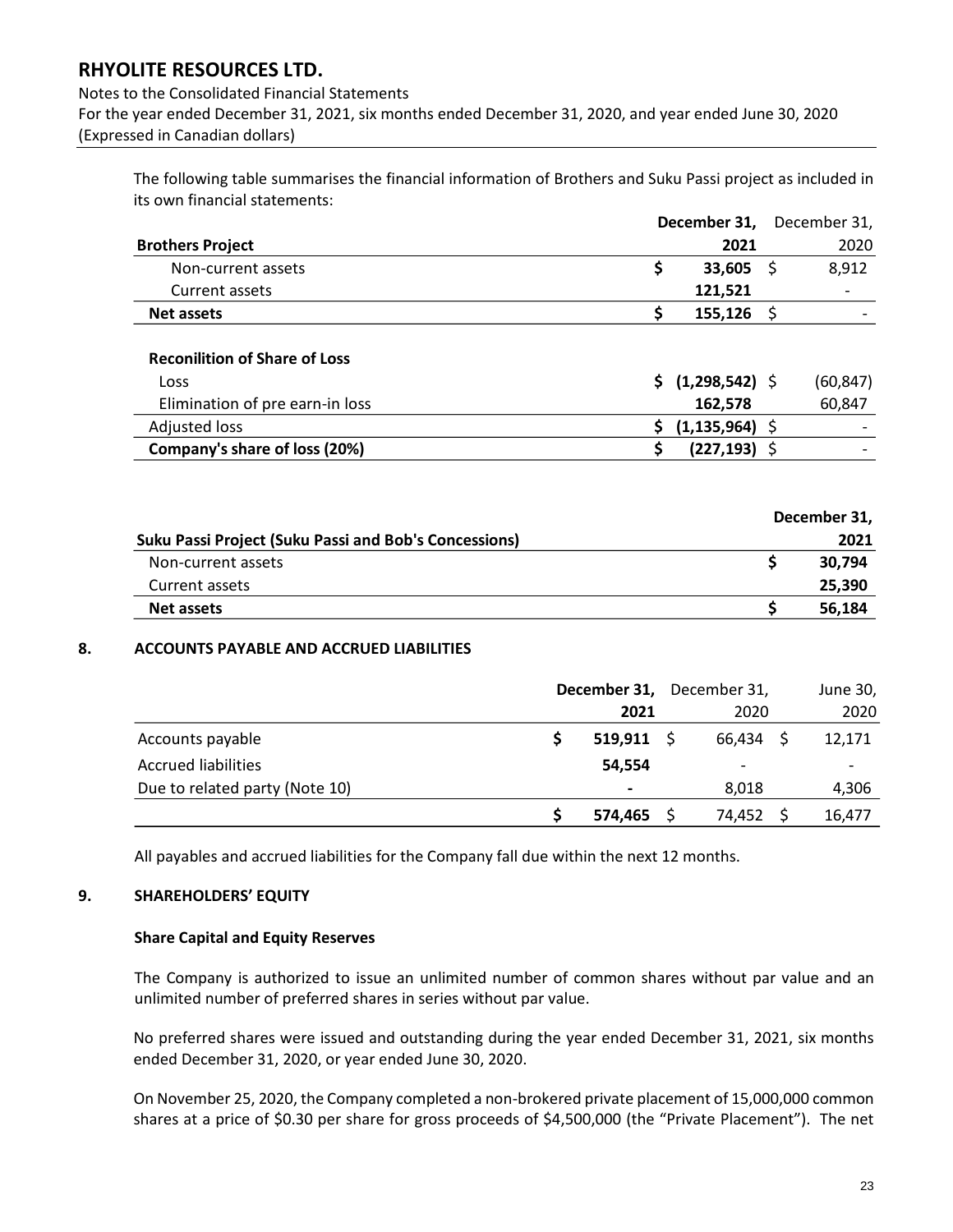Notes to the Consolidated Financial Statements For the year ended December 31, 2021, six months ended December 31, 2020, and year ended June 30, 2020 (Expressed in Canadian dollars)

proceeds of the Private Placement were used for the Brothers Project, the Paxson Project, to finance potential acquisitions of new properties and for general working capital. All securities issued in connection with the Private Placement were subject to a statutory hold period until March 26, 2021 in accordance with applicable securities laws. No commissions or finders' fees were paid in connection with the Private Placement.

On December 21, 2021, the Company completed a brokered private placement of 16,000,000 common shares at a price of \$0.88 per share for gross proceeds of \$14,080,000 (the "Bought Deal Private Placement"). BMO Capital Markets ("BMO") acted as the sole underwriter in respect of the Bought Deal Private Placement and received a cash commission equal to 6.0% of the gross proceeds thereon.

On December 21, 2021, the Company also completed a non-brokered private placement of 4,546,455 common shares at a price of \$0.88 per share for gross proceeds of \$4,000,880 (the "Non-Brokered Private Placement", together with the Bought Deal Private Placement, the "Offering"). No commissions or finders' fees were paid in connection with the Non-Brokered Private Placement.

The Company incurred \$1,069,777 in share issue costs in connection with the Offering. All securities issued in connection with the Offering are subject to a statutory hold period until April 22, 2022 in accordance with applicable securities laws.

### *Acquisition of ONCorp*

On March 31, 2021, the Company issued 3.5 million common shares to acquire all the outstanding share capital of 2765798 Ontario Ltd. pursuant to the terms of a definitive share purchase agreement entered into on March 21, 2021 with each of the shareholders of ONCorp. (Note 7).

The acquisition of ONCorp was accounted for as an asset acquisition as opposed to a business combination under *IFRS 3 Business Combinations*. The options to earn a 70% interest in the Joint Venture Companies were the only assets of ONCorp. The Company acquired ONCorp's equity-accounted investees and therefore, applied *IFRS 9 Financial Instruments* to account for the acquisition of the financial asset. When the Company became party to the share purchase agreement on March 21, 2021, the agreement was accounted for as a derivative instrument as the Company was committed to deliver a fixed number of Rhyolite's shares on a future date, upon closing of the Transaction, with the value of the shares unknown at the time of signing.

The Company's shares closed at \$0.88 per share on March 21, 2021; therefore, the Consideration was valued at \$3,080,000 on the agreement date. On March 31, 2021, the Transaction closed, and the Company delivered 3,500,000 shares to the Vendors. Rhyolite's shares closed on the TSXV at \$0.70 per share, resulting in a total Consideration of \$2,450,000 on the closing date. The difference of \$630,000 between the agreement date and Transaction closing date values was recognized as gain on derivative instrument in the Company's Consolidated Statements of Loss and Comprehensive Loss for the period.

## *Acquisition of Muckahi Inc.*

On September 20, 2021, the Company issued 9.5 million common shares to acquire all the outstanding share capital of Muckahi Inc. (the "Muckahi Transaction"), a company controlled by Mr. Fred Stanford that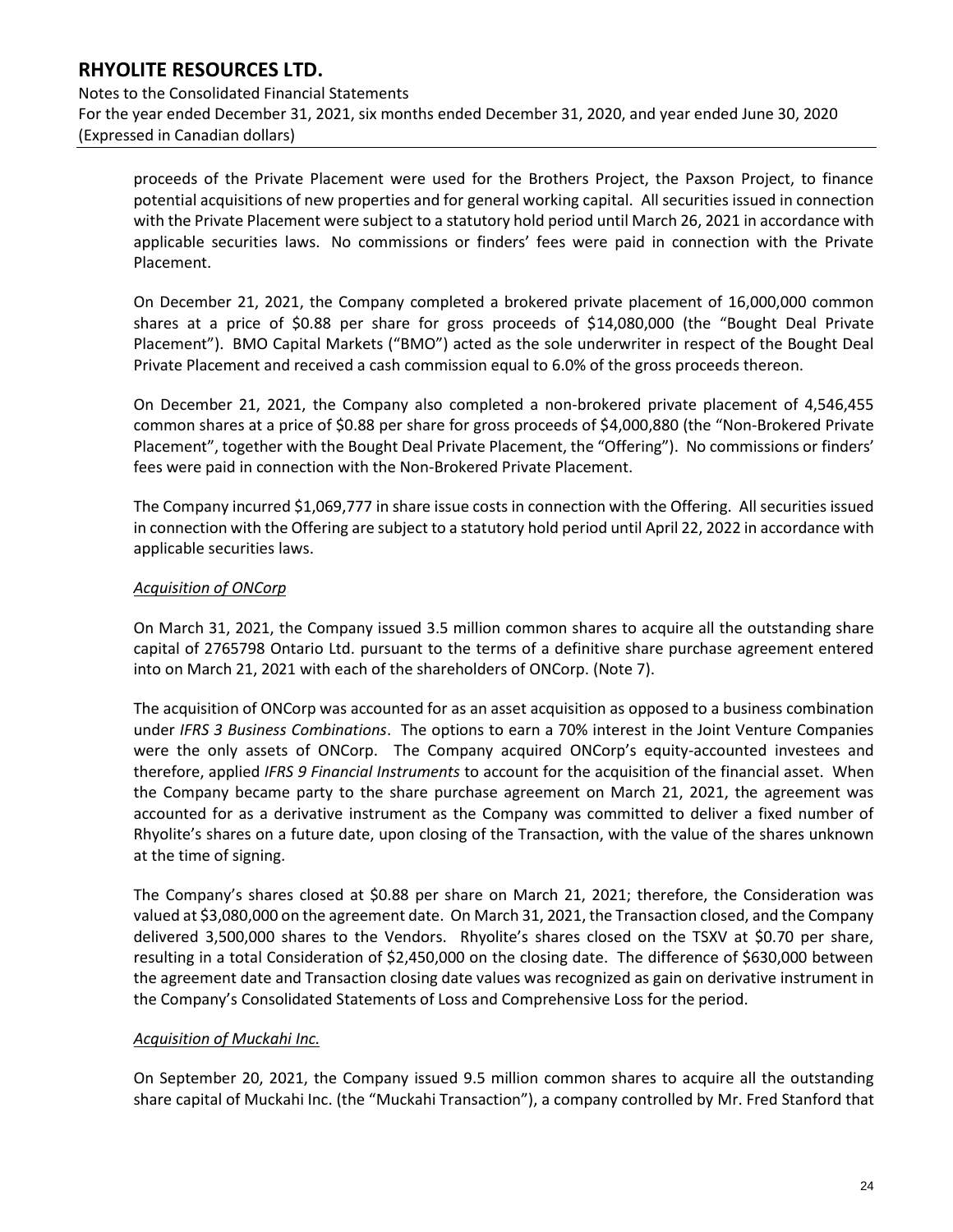Notes to the Consolidated Financial Statements For the year ended December 31, 2021, six months ended December 31, 2020, and year ended June 30, 2020 (Expressed in Canadian dollars)

holds a license and the associated trademark to the Muckahi Mining System ("MMS"). Concurrent with the Muckahi Transaction, Mr. Stanford joined the Company as Chief Executive Officer and Director.

Mr. Stanford received 9.5 million common shares of Rhyolite in consideration, of which, 1.0 million common shares were delivered to Mr. Stanford upon closing of the Muckahi Transaction, and the remaining 8.5 million common shares were deposited in escrow (the "Escrow Shares") to be released to Mr. Stanford in tranches over a four-year period conditional upon Mr. Stanford remaining involved with the Company in any capacity other than as a shareholder as at each anniversary date. The Escrow Shares are to be released as follows:

- 1 million on September 20, 2022
- 2 million on September 20, 2023
- 2 million on September 20, 2024
- 3.5 million on September 20, 2025

The acquisition of Muckahi Inc. did not meet the definition of a business in accordance with *IFRS 3 Business Combinations*.

The Company expensed the \$1.1 million related to the 1.0 million unconditional shares issued to Mr. Stanford in accordance with IFRS 2 after concluding most of the value of the transaction related to Mr. Stanford's know-how of the MMS. Such know-how did not meet the definition of an asset in accordance with IFRS. The Company's shares closed at \$1.1 per share on the TSXV on the Muckahi Transaction closing date, which was determined to be the measurement date in accordance with IFRS 2 and was used to measure the expense.

For the remaining 8.5 million shares issued but deposited in escrow, since the release of these shares is conditional upon Mr. Stanford fulfilling certain service conditions to the Company, the shares in escrow are considered to be a separate equity-settled employee share-based payment transaction in accordance with IFRS 2 for future services of Mr. Stanford. The Escrow Shares were valued at its grant date fair value of \$9,350,000 using the TSXV closing price on September 20, 2021. The grant date fair value will be recognized in the Consolidated Statements of Loss and Comprehensive Loss as share-based payment and in the Consolidated Statements of Financial Position as other equity reserve over the escrow period, the period during which all the release conditions are to be satisfied. When the shares are released from escrow, the amount recorded in other equity reserve will be reclassified to share capital. During the year, the Company recognized \$1,088,699 (2020 – Nil) as share-based payment compensation from the Escrow Shares.

#### **Stock options**

The Company has an incentive stock option plan (the "Option Plan") which provides that the Board of Directors of the Company may from time to time, in its discretion, and in accordance with the Exchange requirements, grant to directors, officers, employees and consultants of the Company, non-transferable options to purchase common shares, provided that the number of common shares reserved for issuance will not exceed 10% of the issued and outstanding common shares. Such options will be exercisable for a period of up to 5 years from the date of grant. Vesting terms are determined by the Board of Directors at the time of grant.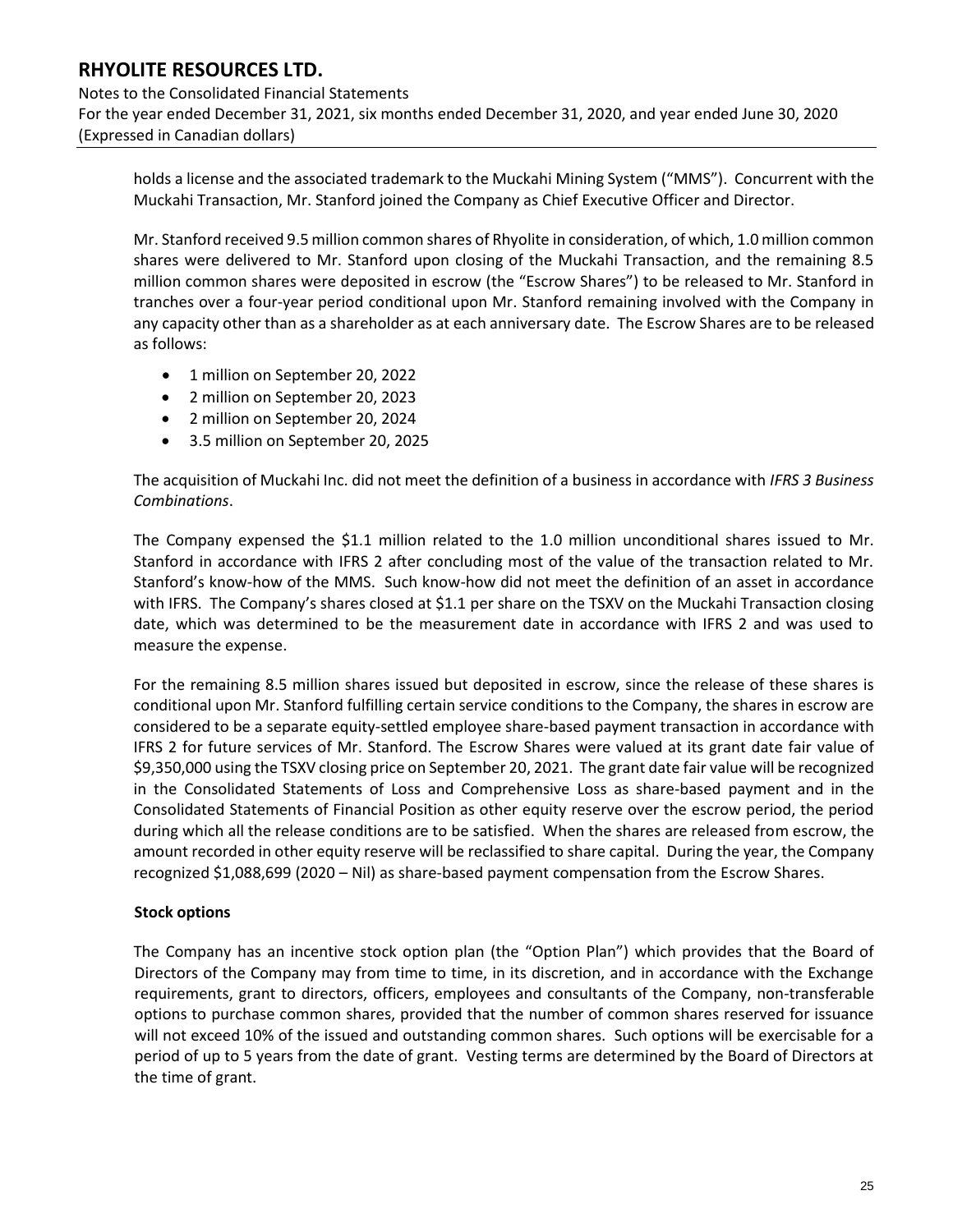Notes to the Consolidated Financial Statements For the year ended December 31, 2021, six months ended December 31, 2020, and year ended June 30, 2020 (Expressed in Canadian dollars)

A summary of changes in the number of Options issued by the Company is as follows:

|                             |                |                         | Weighted     |
|-----------------------------|----------------|-------------------------|--------------|
|                             | Number of      | <b>Average Exercise</b> |              |
|                             | <b>Options</b> |                         | <b>Price</b> |
| Balance - June 30, 2020     | 450,000        |                         | 0.15         |
| Exercised                   | (100,000)      |                         | 0.15         |
| Balance - December 31, 2020 | 350,000        |                         | 0.15         |
| Exercised                   | (350,000)      |                         | 0.15         |
| Granted                     | 30,000         |                         | 1.00         |
| Balance - December 31, 2021 | 30,000         | S                       | 1.00         |

The weighted average fair value of the share purchase options granted during the year ended December 31, 2021, has been estimated to be \$0.73 using the Black-Scholes option-pricing model with the following weighted average assumptions: exercise price \$1.00, risk free interest rate 1.56%, expected life 5 years, annualized volatility 96.7%, and dividend rate 0%.

As of December 31, 2021, the Company has the following stock options outstanding:

|                    |          | Number of Number of                  |                |
|--------------------|----------|--------------------------------------|----------------|
|                    | Exercise | <b>Options</b>                       | <b>Options</b> |
| <b>Expiry Date</b> |          | <b>Price Outstanding Exercisable</b> |                |
| November 17, 2026  | 1.00     | 30,000                               | 10,000         |

During the year ended December 31, 2021, the Company recognized \$8,618 (December 31, 2020 and June 30, 2020 - \$Nil) as share-based payment expense in connection with the stock options.

The outstanding stock options are excluded from the loss per share calculation as they are anti-dilutive.

#### **10. RELATED PARTY TRANSACTIONS**

The Company had a corporate service agreement with Earlston Management Corp. ("Earlston"), a company that provided key management services to the Company and shared key management personnel with the Company. The Company paid Earlston a fee of \$4,000 per month (up until October 2020), 7,500 per month (from November 2020 to January 2021) and \$12,500 per month (from February 2021 to October 2021) and out-of-pocket costs for standard management and office services. During the year, the Company incurred office administration and facilities expenditures provided by Earlston of \$113,750 (six months ended December 31, 2020 - \$31,000, and year ended June 30, 2020 - \$48,000). The service agreement was terminated in October 2021.

Accounts payable as at December 31, 2021 includes \$Nil (December 31, 2020 - \$8,018 and June 30, 2020 - \$4,306) in amounts owing to Earlston.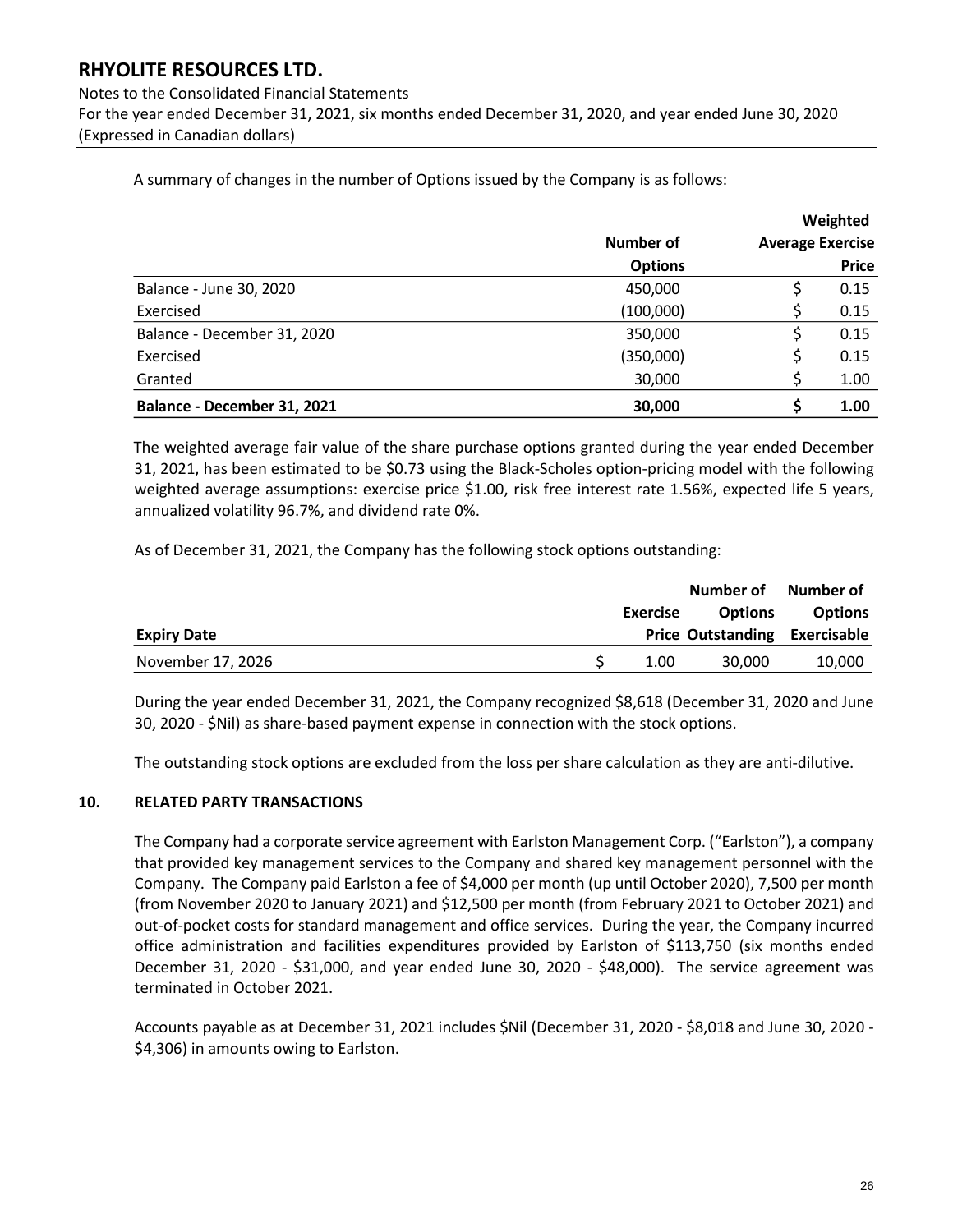Notes to the Consolidated Financial Statements For the year ended December 31, 2021, six months ended December 31, 2020, and year ended June 30, 2020 (Expressed in Canadian dollars)

#### *Key Management Compensation*

Key management personnel are persons responsible for planning, directing, and controlling the activities of an entity, and include certain directors and officers. Key management compensation comprises as follows:

|                               |              | <b>Year Ended</b> 6-Months Ended | Year Ended |
|-------------------------------|--------------|----------------------------------|------------|
|                               | December 31, | December 31,                     | June 30,   |
|                               | 2021         | 2020                             | 2020       |
| Earlston<br>Ş                 | 113,750      | 31,000                           | 48,000     |
| Salaries and benefits         | 525,685      | 25,000                           |            |
| Muckahi licence and trademark | 1,100,000    |                                  |            |
| Share-based payment           | 1,097,317    |                                  |            |
| <b>Total</b>                  | 2,836,752    | 56,000                           | 48,000     |

On September 8, 2022, Mr. Stanford was appointed as Chief Executive Officer concurrent with the acquisition of Muckahi Inc. As part of the Muckahi Transaction Mr. Stanford received 9.5 million common shares of Rhyolite in consideration, of which 1.0 million common shares were delivered to Mr. Stanford upon closing of the Muckahi Transaction, and the remaining 8.5 million common shares were deposited in escrow to be released to Mr. Stanford in tranches over a four-year period conditional upon Mr. Stanford remaining involved with the Company in any capacity other than as a shareholder as at each anniversary date. Refer to Note 9 for details related to the acquisition of Muckahi Inc. During the year, the Company recognized \$1,088,699 as share-based payment related to the shares issued to Mr. Stanford in the Muckahi Transaction.

#### **11. PROFESSIONAL FEES**

|                     | <b>Year Ended</b> | 6-Months Ended |      | Year Ended |
|---------------------|-------------------|----------------|------|------------|
|                     | December 31,      | December 31,   |      | June 30,   |
|                     | 2021              | 2020           |      | 2020       |
| Consulting          | 432,957           | 95,700<br>S    | - \$ |            |
| Legal               | 273,143           | 49.371         |      | 2,488      |
| Muckahi Engineering | 267,525           | -              |      |            |
| Other               | 154,247           | 13,778         |      | 13,693     |
| <b>Total</b>        | 1,127,872         | 158,849        |      | 16,181     |

#### **12. FINANCIAL INSTRUMENTS AND RISK MANAGEMENT**

As at December 31, 2021 and 2020, and June 30, 2020, the Company's financial instruments comprise cash, amounts receivable and accounts payable and accrued liabilities. Fair values of financial instruments measured at FVTPL are classified in a fair value hierarchy based on the inputs used to determine fair values.

As of December 31, 2021 and 2020, and June 30, 2020, the fair values of the Company's financial instruments approximate their carrying values due to their short-term maturity.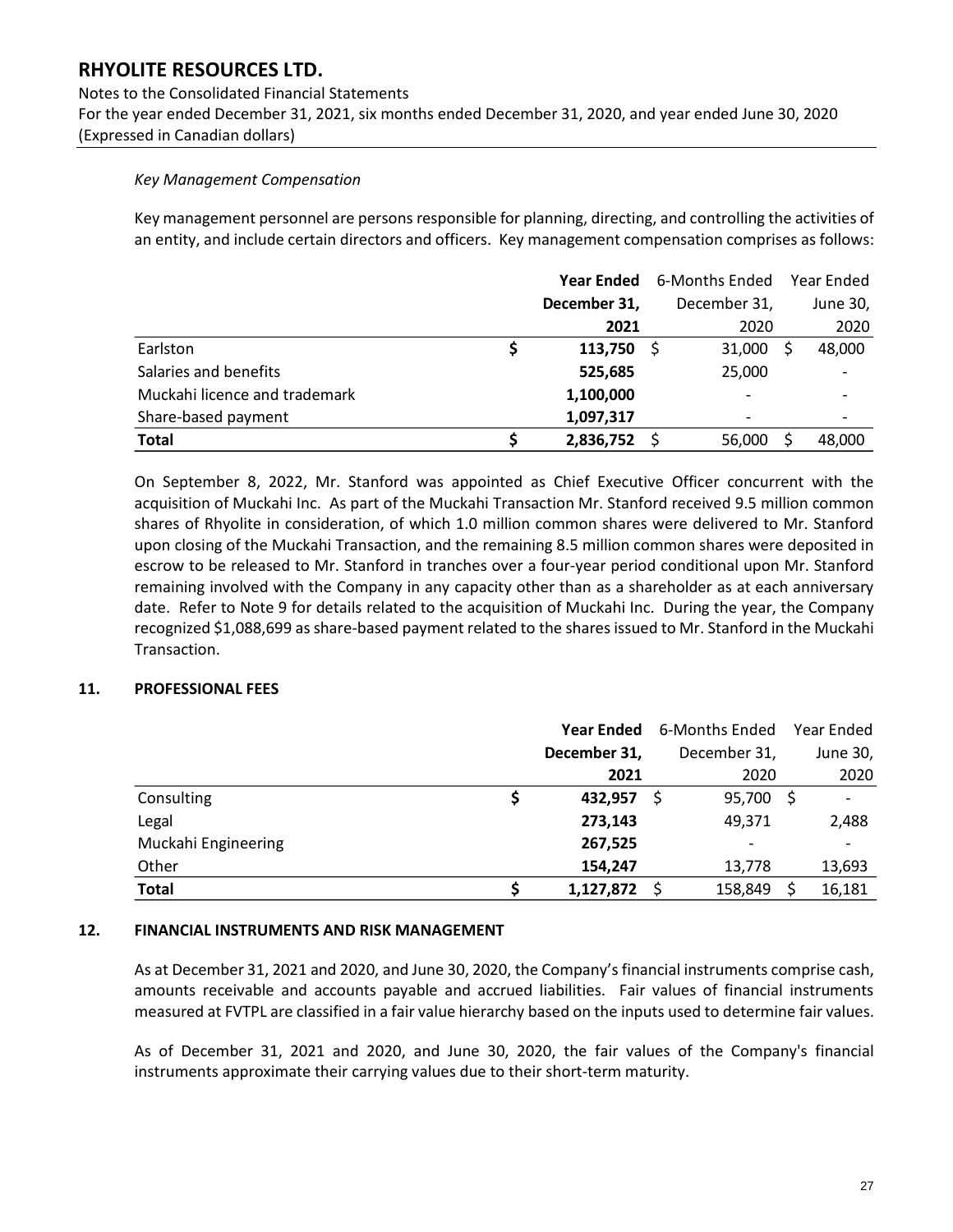## Notes to the Consolidated Financial Statements For the year ended December 31, 2021, six months ended December 31, 2020, and year ended June 30, 2020 (Expressed in Canadian dollars)

The Company's risk exposures and the impact on the Company's financial instruments are summarized below:

#### *Credit risk*

Credit risk is the risk of an unexpected loss if a customer or third party to a financial instrument fails to meet its contractual obligations. The Company's credit risk is primarily attributable to its cash and amounts receivable. The Company limits exposure to credit risk by maintaining its cash with large financial institutions. The Company does not have cash that is invested in asset backed commercial paper. The Company's amounts receivable consists of sales tax refundable from the Canada Revenue Agency and is not subject to significant credit risk.

#### *Liquidity risk*

Liquidity risk is the risk that the Company will not be able to meet its financial obligations as they fall due. The Company ensures there is sufficient capital to meet short-term operating requirements after considering cash flows from operations and the Company's holdings of cash. The Company believes that these sources are sufficient to cover the cash requirements within the next 12 months, but that additional funding may be required to meet longer-term requirements. As at December 31, 2021, the Company had a cash and cash equivalent balance of \$19,060,773 to settle current liabilities of \$574,465. The Company's financial liabilities have contractual maturities of 30 days or are due on demand and subject to normal trade terms.

#### *Market risk*

Market risk is the risk of loss that may arise from changes in market factors such as interest rates, foreign exchange rates, and commodity and equity prices.

#### i. Interest rate risk

Interest rate risk arises from changes in market rates of interest that could adversely affect the Company. The Company currently has no interest-bearing financial instruments other than cash, so its exposure to interest rate risk is insignificant.

#### ii. Foreign currency risk

Foreign currency risk is the risk that is related to the fluctuation of foreign exchange rates. The Company reports its financial results in Canadian dollars but also undertakes transactions in various foreign currencies, mainly the US dollar. As the exchange rates between the Canadian dollar and these foreign currencies fluctuate, the Company experiences foreign exchange gains and losses. The Company has cash and accounts payable and accrued liabilities that are denominated in foreign currencies, which are subject to currency risk.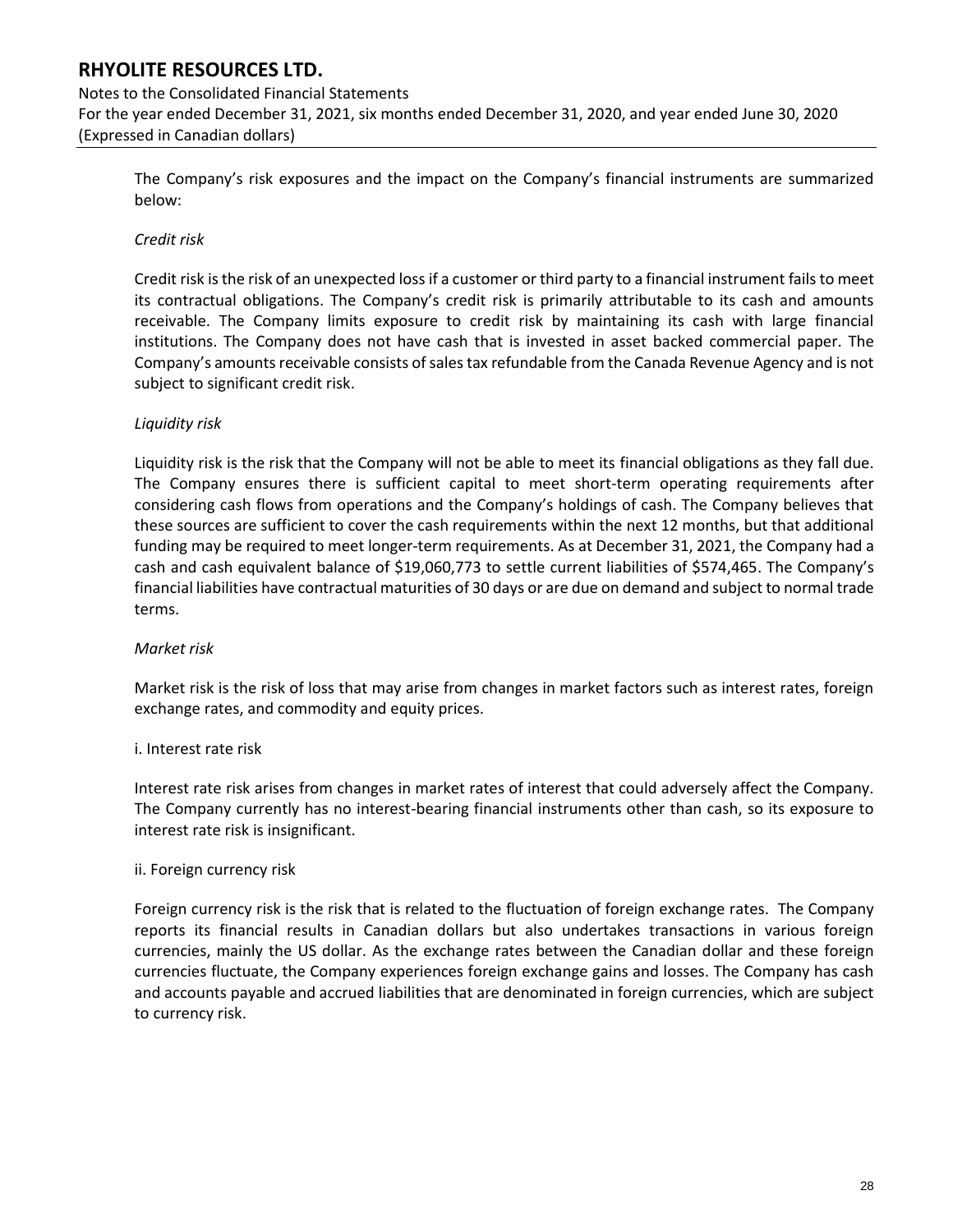#### Notes to the Consolidated Financial Statements

For the year ended December 31, 2021, six months ended December 31, 2020, and year ended June 30, 2020 (Expressed in Canadian dollars)

The carrying amounts of the Company's US dollar denominated monetary assets and liabilities translated to Canadian dollar as at December 31, 2021 and 2020, and June 30, 2020 are as follows:

|                                          | December 31, |            |  | December 31, | June 30,                 |
|------------------------------------------|--------------|------------|--|--------------|--------------------------|
|                                          |              | 2021       |  | 2020         | 2020                     |
| Cash and cash equivalents                |              | 334.300    |  | 627,655 S    | $\overline{\phantom{a}}$ |
| Accounts payable and accrued liabilities |              | (374, 828) |  | (21, 539)    |                          |
|                                          |              | (40,528)   |  | $606,116$ \$ |                          |

As at December 31, 2021, a 10% depreciation or appreciation of applicable foreign currencies against the Canadian dollar would result in an approximate \$4,100 decrease or increase in the Company's comprehensive loss (December 31, 2020 - \$60,600 and June 30, 2020 - Nil).

The Company does not enter into any financial instruments to hedge currency risk, but the Company monitors its foreign exchange exposure.

#### iii. Price risk

The Company holds no marketable securities or non-cash assets that are classified as financial instruments and, consequently, has no exposure to the price fluctuations of such instruments.

#### **13. CAPITAL MANAGEMENT**

The Company defines capital that it manages as its shareholders' equity. It manages and adjusts its capital structure based on the funds available to the Company, in order to support the acquisition, exploration and development of mineral properties. The Board of Directors does not establish quantitative return on capital criteria for management, but rather relies on the expertise of the Company's management to sustain future development of the business.

The Company plans to develop the Muckahi Mining System and to identify a suitable project for the application of Muckahi. The Company also continues to fund its commitments under the joint venture agreements (Note 7), which extend beyond the end of 2022. The Company will require additional financing in order to fund its operations, meet its planned investment in Muckahi and meet the cash payment and exploration expenditure commitments under the joint venture agreements.

Management reviews its capital management approach on an ongoing basis and believes that this approach, given the relative size of the Company, is reasonable.

The Company's capital management objectives, policies and processes have not changed in the year ended December 31, 2021. The Company is not subject to any externally imposed capital requirements.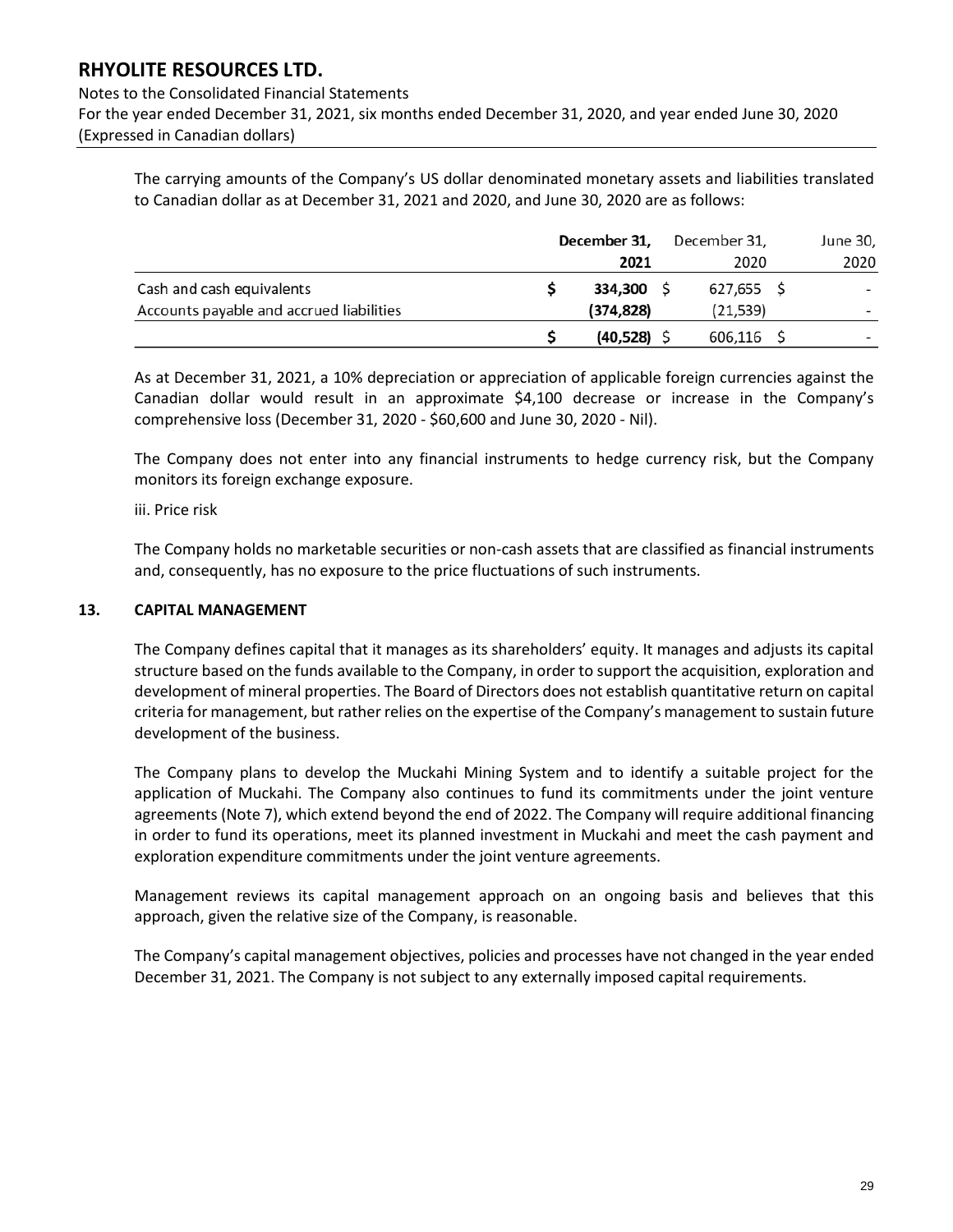Notes to the Consolidated Financial Statements For the year ended December 31, 2021, six months ended December 31, 2020, and year ended June 30, 2020 (Expressed in Canadian dollars)

### **14. INCOME TAXES**

A reconciliation of income taxes at statutory rates with the reported taxes is as follows:

|                                                          | Year Ended 6-Months Ended | Year Ended       |           |  |
|----------------------------------------------------------|---------------------------|------------------|-----------|--|
|                                                          | December 31,              | December 31.     | June 30,  |  |
|                                                          | 2021                      | 2020             | 2020      |  |
| Loss for the year                                        | \$<br>$(3,872,456)$ \$    | $(4,937,203)$ \$ | (58, 632) |  |
| Expected income tax (recovery)                           | (1,026,000)               | (1,333,000)      | (16,000)  |  |
| Impact of foreign tax rates                              |                           | 32,000           | (24,000)  |  |
| Permanent differences                                    | 476,000                   | 1,259,000        |           |  |
| Share issue cost                                         |                           | (12,000)         |           |  |
| Adjustment to prior years provision versus statutory tax |                           |                  |           |  |
| returns and expiry of non-capital losses                 |                           | 14,000           |           |  |
| Change in unrecognized deductible temporary differences  | 550,000                   | 40,000           | 40,000    |  |
|                                                          | $\blacksquare$            | ۰.               |           |  |

The significant components of the Company's deferred tax assets that have not been included on the consolidated statement of financial position are as follows:

|                                             | December 31,             | December 31, | June 30,      |
|---------------------------------------------|--------------------------|--------------|---------------|
|                                             | 2021                     | 2020         | 2020          |
| Canadian tax losses (expiring in 2024-2040) | 4,447,000                | 1,142,000    | 1,107,000     |
| Canadian capital losses (no expiry)         | 457,000                  | 62,000       | 62,000        |
| Share issue costs                           | 892,000                  | 19,000       | 14,000        |
| <b>Investments</b>                          | 114,000                  |              |               |
| Property, plant & equipment                 | 271,000                  |              |               |
|                                             | 6,181,000                | 1,223,000    | 1,183,000     |
| Unrecognized deferred tax assets            | (6, 181, 000)            | (1,223,000)  | (1, 183, 000) |
|                                             | $\overline{\phantom{a}}$ | $\sim$       |               |

#### **15. SEGMENTED INFORMATION**

When determining its reportable segments, the Company considers qualitative factors, such as operations that offer distinct products and services and are considered to be significant by the Chief Operating Decision Maker, identified as the senior executive team. The Company also considers quantitative thresholds when determining reportable segments, such as if earnings (loss) or assets are greater than 10% of the total consolidated net earnings (loss), or assets of all the reportable segments, respectively. The reported loss from operations for the year ended December 31, 2021, six months ended December 31, 2020, and year ended June 30, 2020 for each segment is as follows: